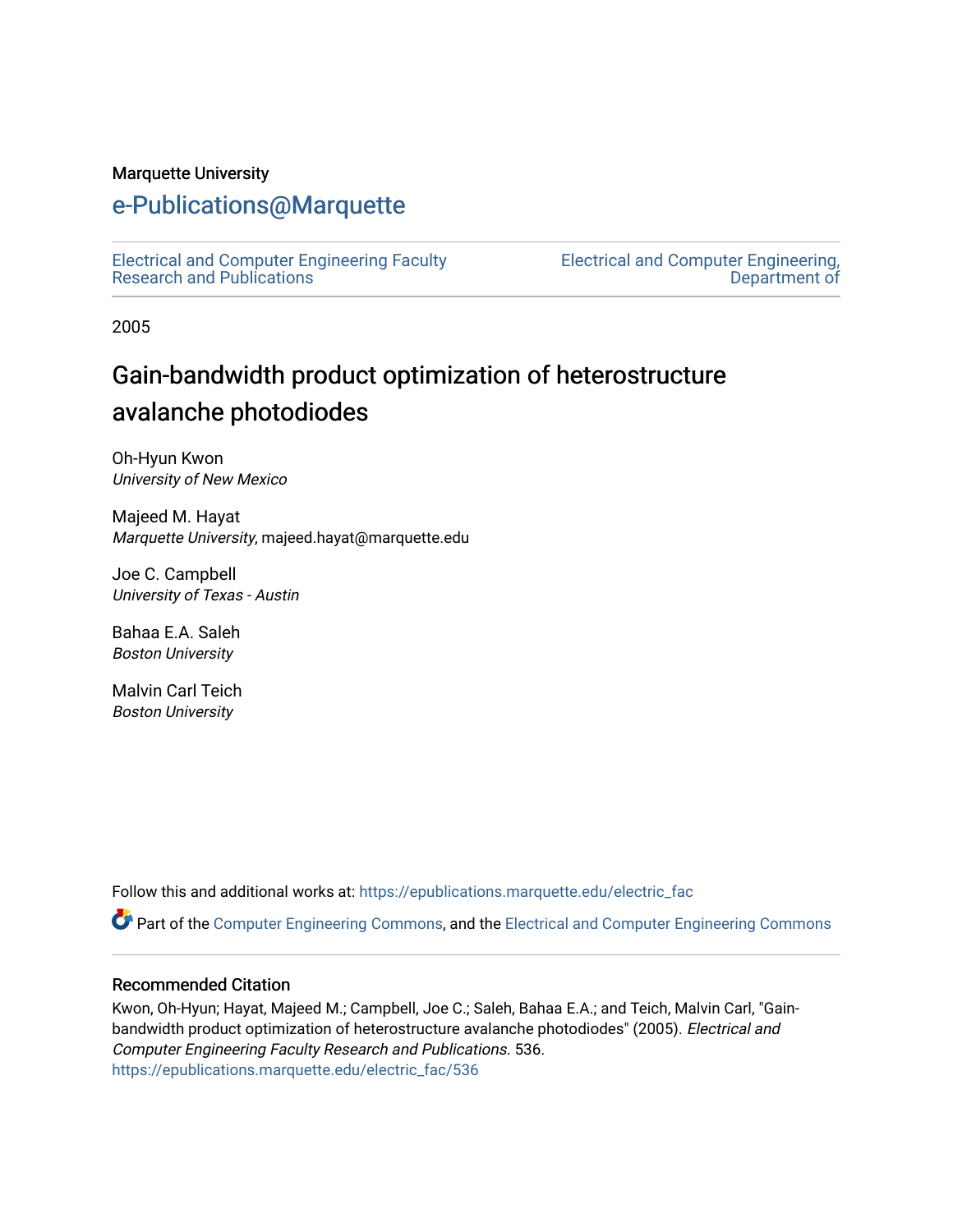#### **Marquette University**

# **e-Publications@Marquette**

## *Electrical and Computer Engineering Faculty Research and Publications/College of Engineering*

*This paper is NOT THE PUBLISHED VERSION;* **but the author's final, peer-reviewed manuscript.** The published version may be accessed by following the link in the citation below.

*Journal of Lightwave Technology*, Vol. 23, No. 5 (2005): 1896-1906. [DOI.](https://dx.doi.org/10.1109/JLT.2005.846911) This article is © Institute of Electrical and Electronic Engineers (IEEE) and permission has been granted for this version to appear in [e-Publications@Marquette.](http://epublications.marquette.edu/) Institute of Electrical and Electronic Engineers (IEEE) does not grant permission for this article to be further copied/distributed or hosted elsewhere without the express permission from Institute of Electrical and Electronic Engineers (IEEE).

# Gain-bandwidth product optimization of heterostructure avalanche photodiodes

Oh-Hyun Kwon, Department of Electrical and Computer Engineering, The University of New Mexico, Albuquerque, NM Majeed M. Hayat, Department of Electrical and Computer Engineering, The University of New Mexico, Albuquerque, NM Joe C. Campbell Department of Electrical and Computer Engineering, University of Texas at Austin, Austin, TX Bahaa E. A. Saleh, Department of Electrical and Computer Engineering, Boston University, Boston, MA Malvin C. Teich Department of Electrical and Computer Engineering, Boston University, Boston, MA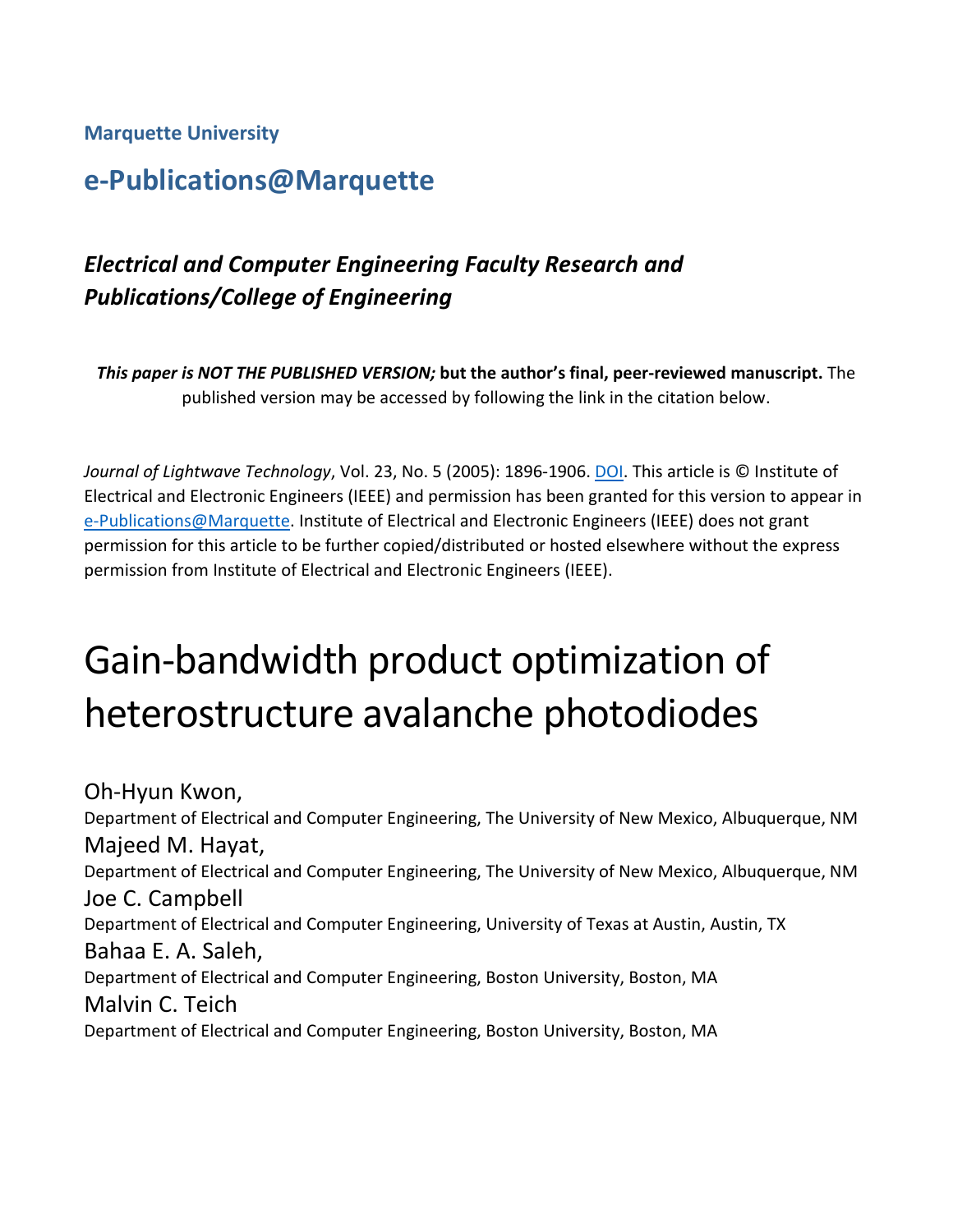## Abstract:

A generalized history-dependent recurrence theory for the time-response analysis is derived for avalanche photodiodes with multilayer, heterojunction multiplication regions. The heterojunction multiplication region considered consists of two layers: a high-bandgap Al/sub 0.6/Ga/sub 0.4/As energy-buildup layer, which serves to heat up the primary electrons, and a GaAs layer, which serves as the primary avalanching layer. The model is used to optimize the gain-bandwidth product (GBP) by appropriate selection of the width of the energy-buildup layer for a given width of the avalanching layer. The enhanced GBP is a direct consequence of the heating of primary electrons in the energybuildup layer, which results in a reduced first dead space for the carriers that are injected into the avalanche-active GaAs layer. This effect is akin to the initial-energy effect previously shown to enhance the excess-noise factor characteristics in thin avalanche photodiodes (APDs). Calculations show that the GBP optimization is insensitive to the operational gain and the optimized APD also minimizes the excess-noise factor.

## SECTION I. Introduction

Avalanche PHOTODIODES (APDs) have the benefit of providing internal optoelectronic gain, which leads to an enhanced receiver sensitivity in comparison to p-i-n diodes in many high-speed lightwave systems. Unfortunately, the avalanche multiplication process, which is the source of the APD gain, degrades the operating speed due to the so-called avalanche buildup time, which is the time required for all the impact ionizations to take place once the APD is triggered by a photogenerated carrier. The buildup time is intrinsically dependent on the material (namely the ionization coefficients and threshold energies), but it also has a strong dependence on the applied electric field (which also controls the mean gain) and the structure of the device. In actuality, the buildup time is random, a nuisance that is a direct consequence of the spatial and temporal stochastic spread of the individual impact-ionization events. It is the finiteness and randomness of the buildup time that is often a primary source for intersymbol-interference (ISI) noise at the receiver in high-speed digital lightwave systems, which limits the maximum bit rate allowed for reliable communication.

For a given material, the buildup time, and hence the speed, can generally be reduced by decreasing the width of the active layer in conventional APDs, and by the width of the multiplication and absorption regions in separate–absorption–multiplication (SAM) APDs [1], [2]. This is because the transit times of primary and offspring carriers are reduced in a thin device. However, this comes at the expense of reduced sensitivity, as the quantum efficiency deteriorates due to the reduced absorption in thin layers. To remedy this sensitivity-versus-speed tradeoff, a number of novel structures have been developed. Lenox et al. reported a gain–bandwidth product (GBP) of 290GHz using a thin resonantcavity InGaAs–InAlAs APD [1] and Nie et al. showed a GBP of 290 GHz using resonant-cavity separate absorption–charge–multiplication (InGaAs–AlGaAs) APD [3]. Later, Kinsey et al. reported a record GBP of 320 GHz using the edge-coupled waveguide APD [4]. Edge-coupling the light into a thin (<100 nm) layer, however, poses a new challenge and a number of schemes have been lately proposed to enhance the coupling efficiency [5] [6]–[7][8][9] [10].

Aside from the thickness of the multiplication region, there are a number of factors that further affect the avalanche buildup time. As the multiplication region becomes thin (e.g., below 200nm), the dead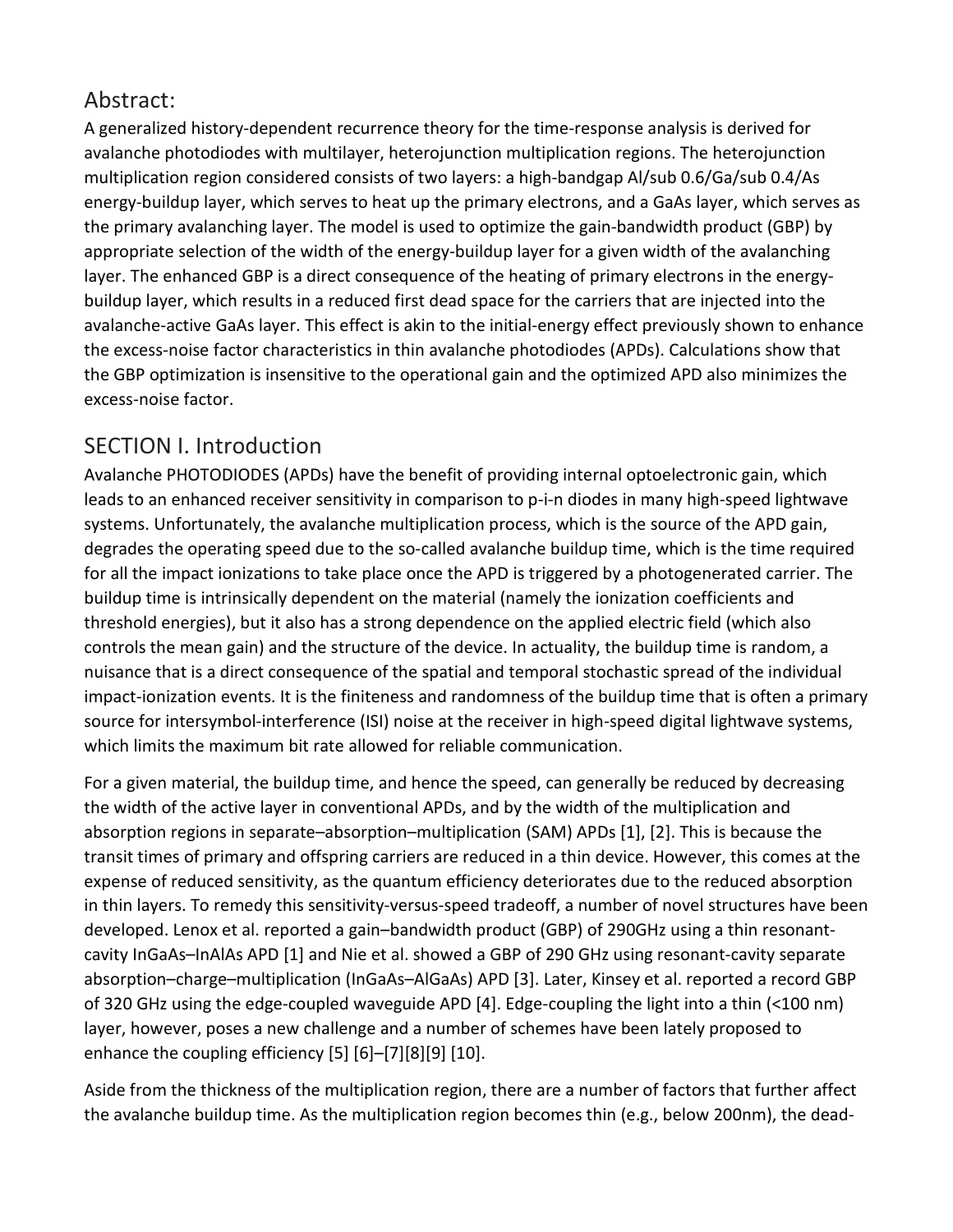space effect becomes progressively more pronounced because the dead space occupies a larger fraction of the multiplication region [11], [12]. The dead space is the minimum distance a carrier must travel in the high-field multiplication region before reaching the ionization threshold energy [13], [14]. This spatial inhibition between successive ionizations, which is brought about by the dead space, turns out to increase the buildup time, as was initially shown analytically by Hayat and Saleh [15] and subsequently confirmed by others [16], [17]. However, dead space is not the only factor that affects the speed in thin multiplication layers. Monte Carlo simulations have shown that carriers experiencing the high electric field, which is required in thin multiplication region, have the tendency to ionize at early stages of their sojourn in the multiplication region [16], [18]. Moreover, those carriers that impact ionize early on are found to possess speeds well above the saturated drift velocities [18]. In fact, Hambleton et al. showed that this velocity-enhancement effect actually overcompensates for the dead-space effect [19].

In this paper, we show that the buildup time can be further reduced by considering a heterojunction multiplication region. The main mechanism for the enhancement is the so-called initial-energy effect. In particular, when a hot (energized) carrier initiates the avalanche multiplication, its first dead space is reduced depending on the magnitude of the initial energy of the carrier relative to the ionization threshold energy. The reduced first dead space, in turn, enhances the probability of the first ionization occurring sooner than the corresponding probability for the offspring, cold carriers. Roughly speaking, in the event that an early ionization takes place, the resulting buildup time is approximately that for a multiplication process that is initiated by two carriers (the parent and its offspring), each of which would be responsible for generating, on average, half of the required gain.

Clearly, we would expect a significant reduction in the overall build up time if we were to enhance the likelihood of the occurrence of the first ionization as early as possible. This is precisely what the heating of the parent carrier does by reducing the first dead space of the primary carrier. The heating of the primary carrier is accomplished by using a high field, high bandgap undoped layer adjacent to the avalanching region, which serves to energize the carriers to the ionization threshold energy of the avalanching-layer material. At the same time, the high-bandgap property of the energy-buildup layer reduces the possibility of having ionizations in it; thus, the heating of parent carriers is achieved while practically keeping the width of the multiplication region unaltered.

Interestingly, the above effect was shown earlier to reduce the excess noise factor as well in a host of low-noise APDs (termed impact–ionization–engineered, *I*2*E*, APDs) developed at the University of Texas. The low-noise characteristics of these bandgap engineered devices where shown to be a result of the initial energy effect using both analytical techniques [20], [21] as well as Monte Carlo simulation [16], [22]. We show in this paper that by carefully selecting the width of the energy buildup layer, the gain–bandwidth product can also be improved and optimized.

## SECTION II. Modeling the Impulse Response in Heterostructure APDs

The buildup time of an APD is best characterized by the width of the mean impulse response, which is the average response to a single photoexitation. To calculate the mean impulse response, we will essentially use the recurrence technique reported in [15]. However, in this paper we will introduce two key generalizations to our recurrence technique: 1) we modify the recurrence technique to account for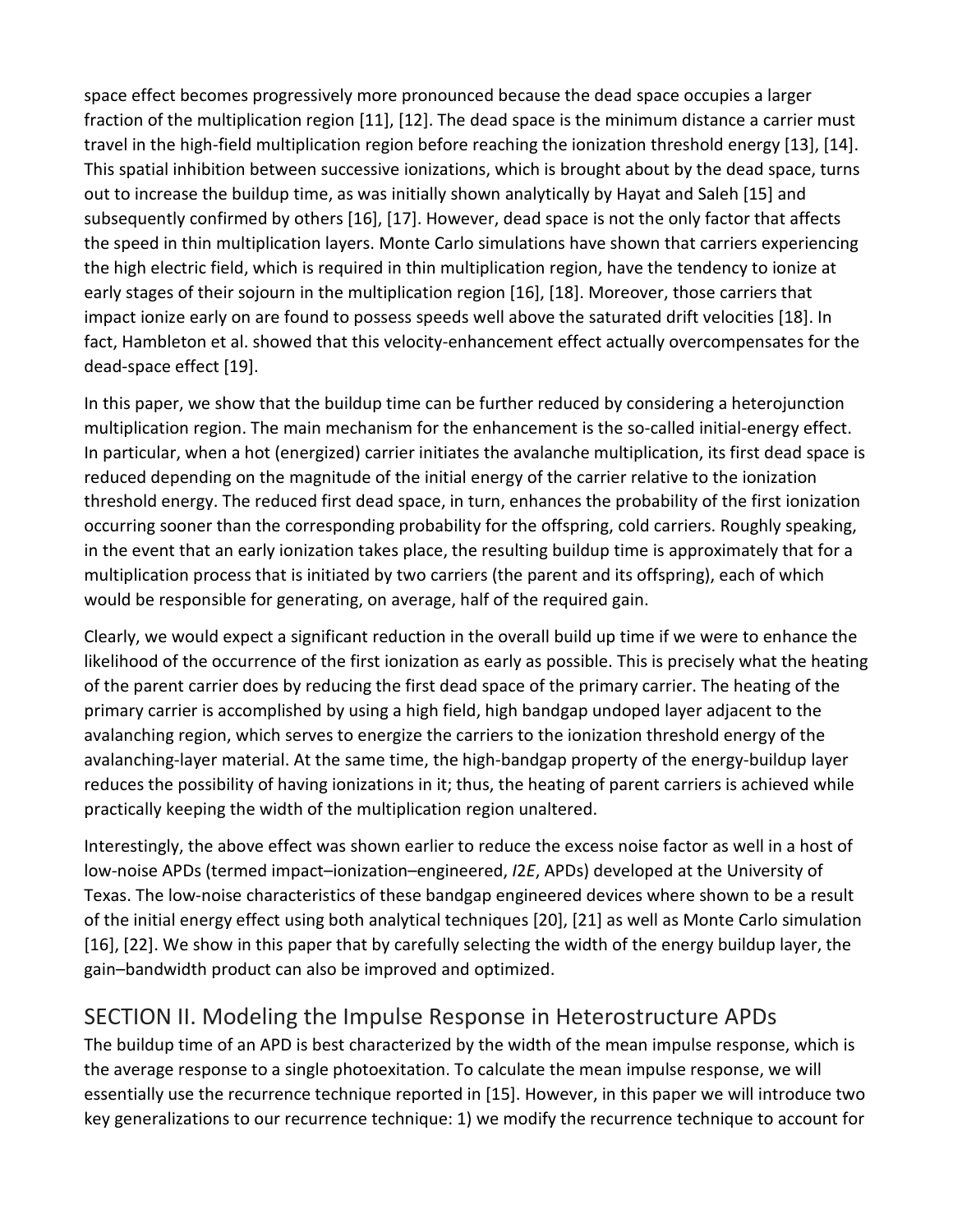the possibility of a reduced first dead space for a hot carrier that is injected into the multiplication region, and 2) we extend the theory to accommodate heterojunctions (i.e., multiple layers) within the high-field multiplication region.<sup>1</sup> The first generalization will be primarily used to study the extent of GBP enhancement that the initial-energy effect can bring about in the ideal situation when hot carriers are injected into a single-layer multiplication region from a doped (low-field) layer. The second generalization will be used to assess the anticipated GBP enhancement in the realistic case where the heating is performed by an additional undoped, high-bandgap layer (viz., the energy-buildup layer), in which case, the multiplication region will consist of the totality of the energy-buildup layer and the avalanching layer.

In the analysis that follows, we assume that carriers in the multiplication region drift with a constant velocity equal to their saturation velocity. This is primarily done for the simplicity of the analysis, as the main thrust of this work is to show the GBP enhancement rendered by a bandgap-engineered, heterojunction multiplication region. Further generalization to account for the position-dependent velocity of carriers (from the location of birth) can be done similarly to the technique developed by Ng et al. [17].

#### A. Recurrence Theory for Heterojunction Multiplication Regions

Consider an APD with a heterojunction multiplication region of total width *w* with a certain positiondependent electric field. Following the notation in [15], for a parent electron created in (or injected into) the multiplication region at location *x*, we define *Ze*(*t*,*x*) as the total random number of electrons resulting from the parent electron *t* units of time after its creation. Similarly, *Zh*(*t*,*x*) is defined as the total number of holes resulting from a parent electron at a location *x* at a time *t* after its birth. Now consider a case when a photogenerated electron is injected into the edge of the multiplication region (*x*=0) at time *t*=0. The value of the buildup-time-limited random impulse response *I*(*t*) can be obtained by summing up the current contributions from all the offspring electrons and holes that are traveling in the multiplication region at time *t*. Assuming *ve* and *vh* as the saturation velocities of electrons and holes, respectively, Ramo's Theorem gives

$$
I(t) = \frac{q}{w} [v_e Z_e(t, 0) + v_h Z_h(t, 0)].
$$

(1)

In accordance with the recurrence theory [15], in order to calculate the statistics of  $Z_e(t,x)$  and  $Z_h(t,x)$ , we will need to introduce additional quantities  $Y_e(t,x)$  and  $Y_h(t,x)$ . Here,  $Y_e(t,x)$  is the total number of electrons resulting from a parent hole born at location *x* at time *t* after its birth, and *Yh*(*t*,*x*) is the total number of holes resulting from the parent hole. In [15], recurrence equations for the mean quantities  $z_e(t,x) = \langle Z_e(t,x) \rangle$ , $z_h(t,x) = \langle Z_h(t,x) \rangle$ , $y_e(t,x) = \langle Y_e(t,x) \rangle$ , and  $y_h(t,x) = \langle Y_h(t,x) \rangle$  were developed and used to compute the impulse response of a homojunction APD under the assumption that the field in the multiplication region is uniform.

Generalization of the above recurrence method to accommodate heterojunctions can be obtained by modifying the probability density functions of the distance to ionization (carrier's free-path distance) in [15] so as to reflect the inhomogeneous nature (in terms of the electric field and material) of the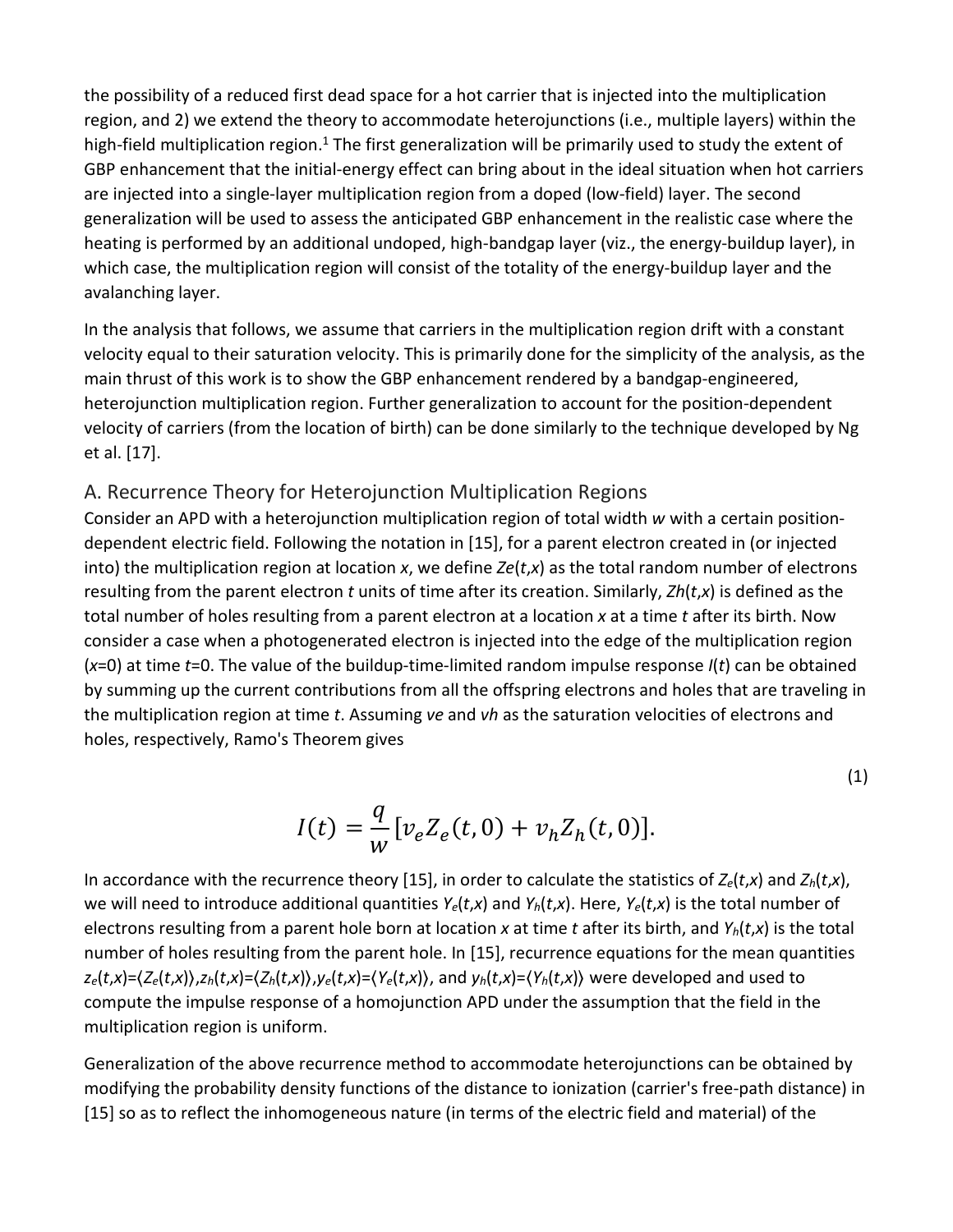multiplication region. More precisely, let *he*(*ξ*|*x*) denote the probability density function (pdf) of the net distance *ξ* (from *x*) to the first ionization resulting from an electron born at *x*. Similarly, we have *hh*(*ξ*|*x*) as the pdf of the net distance *ξ* to the first ionization resulting from a hole that is born at *x*. The generalized recurrence equations for *ze*(*t*,*x*) and *ye*(*t*,*x*) are

**TABLE I** Parameters for Ionization Coefficients (*α* for Electrons and *β* for Holes) and Ionization Threshold Energies of In0.52 Al0.48 As, GaAs, and Al0.6 Ga0.4 As

|                                     |          | $A$ (cm <sup>-1</sup> )                | $E_c$ (V/cm)         | m     | $E_{\text{th}}$ (eV) |
|-------------------------------------|----------|----------------------------------------|----------------------|-------|----------------------|
| GaAs [24]                           | $\alpha$ | $6.01 \times 10^{6}$                   | $2.31 \times 10^{6}$ | 0.901 | 1.9                  |
|                                     | ß        | $3.59 \times 10^{6}$                   | $2.26 \times 10^{6}$ | 0.92  | 1.55                 |
| $Al_{0.6}Ga_{0.4}As$ [25]           |          | $\alpha$ 3.47 $\times$ 10 <sup>6</sup> | $2.82 \times 10^{6}$ | 1     | 3.4                  |
| $(\mathcal{E} < 600 \text{ kV/cm})$ | B        | $3.08 \times 10^{6}$                   | $2.86 \times 10^{6}$ | 1     | 3.6                  |
| $Al_{0.6}Ga_{0.4}As$ [25]           | $\alpha$ | $1.39 \times 10^{6}$                   | $2.27 \times 10^6$   | 1     | 3.4                  |
| $(\mathcal{E} > 600 \text{ kV/cm})$ | ß        | $1.48 \times 10^{6}$                   | $2.38 \times 10^{6}$ | 1     | 3.6                  |
| $In_{0.52}Al_{0.48}As$ [24]         |          | $\alpha$ 4.17 $\times$ 10 <sup>6</sup> | $2.09 \times 10^{6}$ | 1.2   | 2.15                 |
|                                     | ß        | $2.65 \times 10^{6}$                   | $2.79 \times 10^6$   | 1.07  | 2.30                 |

 $\alpha, \beta(\mathcal{E}) = A \exp[-(E_c/\mathcal{E})^m]$ 

# $\alpha, \beta(\mathcal{E}) = A exp[-(E_c/\mathcal{E})^m]$

|                                    |          | $A(cm^{-1})$         | $E_c(V/cm)$          | m     | $E_{th}(eV)$ |
|------------------------------------|----------|----------------------|----------------------|-------|--------------|
| GaAs[24]                           | $\alpha$ | $6.01 \times 10^{6}$ | $6.01 \times 10^{6}$ | 0.901 | 1.9          |
|                                    | β        | $6.01 \times 10^{6}$ | $6.01 \times 10^{6}$ | 0.92  | 1.55         |
| $\rm Al_{0.6}Ga_{0.4}As[25]$       | $\alpha$ | $6.01 \times 10^{6}$ | $6.01 \times 10^{6}$ |       | 3.4          |
| $(\mathcal{E} < 600 \text{kV/cm})$ | $\beta$  | $6.01 \times 10^{6}$ | $6.01 \times 10^{6}$ |       | 3.6          |
| $\rm Al_{0.6}Ga_{0.4}As[25]$       | $\alpha$ | $6.01 \times 10^{6}$ | $6.01 \times 10^{6}$ |       | 3.4          |
| $(\mathcal{E} > 600 \text{kV/cm})$ | $\beta$  | $6.01 \times 10^{6}$ | $6.01 \times 10^{6}$ |       | 3.6          |
| $In_{0.52}Al_{0.48}As[24]$         | $\alpha$ | $6.01 \times 10^{6}$ | $6.01 \times 10^{6}$ | 1.2   | 2.15         |
|                                    |          | $6.01 \times 10^{6}$ | $6.01 \times 10^{6}$ | 1.07  | 2.30         |

(2)

$$
z_e(t, x) = u\left(\frac{w - x}{v_e} - t\right) [1 - H_e(v_e t | x)]
$$
  
+ 
$$
\int_0^{\min(w - x, v_e t)} [2z_e(t - \xi/v_e, x + \xi)
$$
  
+ 
$$
y_e(t - \xi/v_e, x + \xi)]h_e(\xi | x) d\xi
$$
  

$$
y_e(t, x) = \int_0^{\min(x, v_h t)} [2y_e(t - \xi/v_h, x - \xi)]h_e(\xi | x) d\xi
$$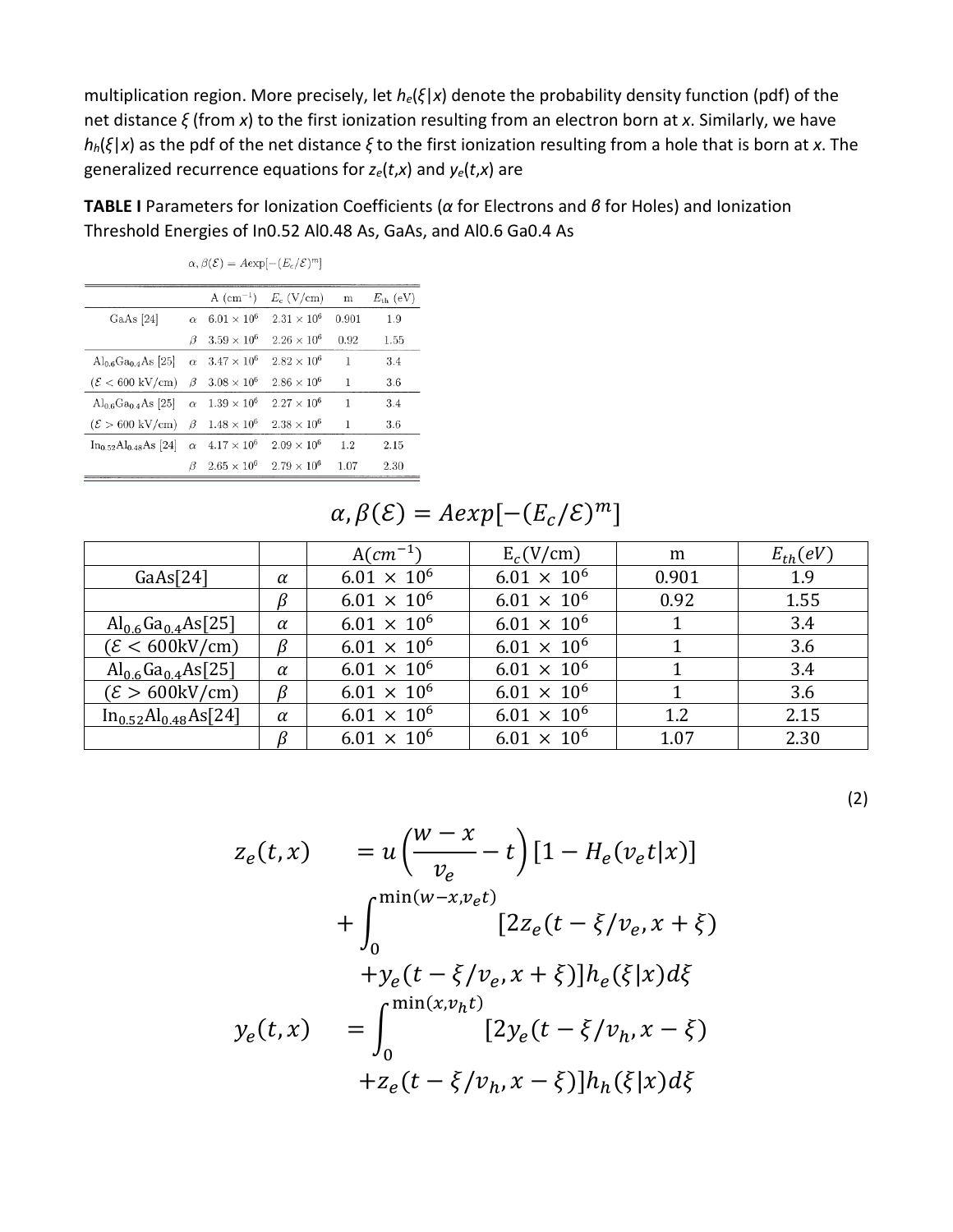$$
min(w-x, v_e t)
$$
  
\n
$$
z_h(t, x) = \int_{0}^{t} [2z_h(t - \xi/v_e, x + \xi)]h_e(\xi|x)d\xi
$$
  
\n
$$
y_h(t, x) = u\left(\frac{x}{v_h} - t\right)[1 - H_h(v_h t|x)]
$$
  
\n
$$
+ \int_{0}^{t} [2y_h(t - \xi/v_h, x - \xi)]h_h(\xi|x)d\xi
$$

where *u*(*y*)=1 if *y*≥0 and 0 otherwise. The quantities

$$
H_e(\xi|x) = \int_{-\infty}^{\xi} h_e(x'|x) dx'
$$
  

$$
H_h(\xi|x) = \int_{-\infty}^{\xi} h_h(x'|x) dx'
$$

are the cumulative probability distribution functions corresponding to the pdfs *he*(*ξ*|*x*) and *hh*(*ξ*|*x*), respectively.

In order to account for the material and field inhomogeneity in the multiplication region, the pdfs *he*(*x*) and *hh*(*x*) must incorporate: 1) the appropriate dead-space profile, which would accommodate the abrupt bandgap transition at the heterojunction and 2) the position-dependent ionization coefficients, which, in turn, depend on both the field value and the material at any specific location. In a hardthreshold dead-space model, the expressions for the pdfs are given by [20]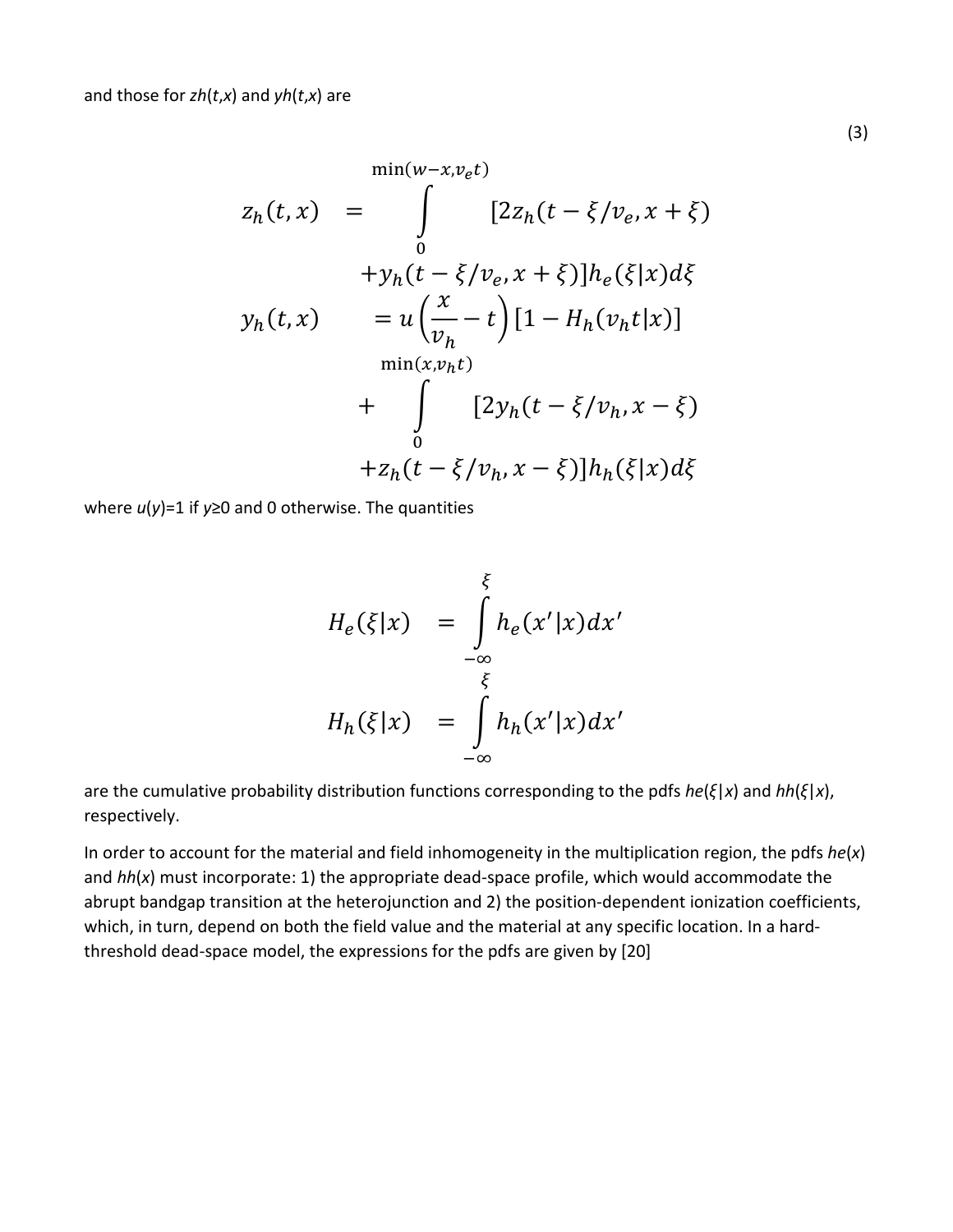$$
h_e(\xi|x)
$$
  
= 
$$
\{\alpha(x+\xi)\exp(-\int_{d_e(x)}^{\xi} \alpha(x+y)dy), \quad \xi \ge d_e(x)
$$
  
0, 
$$
\xi < d_e(x)
$$
  
(4)

and

$$
h_h(\xi|x)
$$
  
=  $\{\beta(x-\xi)\exp(-\int_{d_h(x)}^{\xi}\beta(x-y)dy), \xi \ge d_h(x)\}$   
0,  $\xi < d_h(x)$  (5)

The position- and material-dependent electron dead space *de*(*x*) is calculated using the following implicit equation [20]:

$$
x+d_e(x)
$$
  
q 
$$
\int_{x}^{\infty} \mathcal{E}(y)dy = E_{\text{th},e}(x+d_e(x))
$$
 (6)

where  $E_{th,e}(x+d_e(x))$  is the electron ionization threshold energy for the material occupying the location  $x+d_e(x)$ . Similarly, the hole dead space  $dh(x)$  is obtained using

$$
x-d_h(x)
$$
  
q 
$$
\int_{x}^{\infty} \mathcal{E}(y)dy = E_{\text{th},h}(x-d_h(x)).
$$
 (7)

In this paper, the model used to calculate the impact ionization coefficients, *α* and *β*, along with the threshold energies for electron and for holes (viz., *A*,E*e*,*m*, and *E*th) correspond to those developed by Saleh et al. [24] for GaAs and Plimmer et al. [25] for Al<sub>0.6</sub> Ga<sub>0.4</sub> As, as shown in Table I.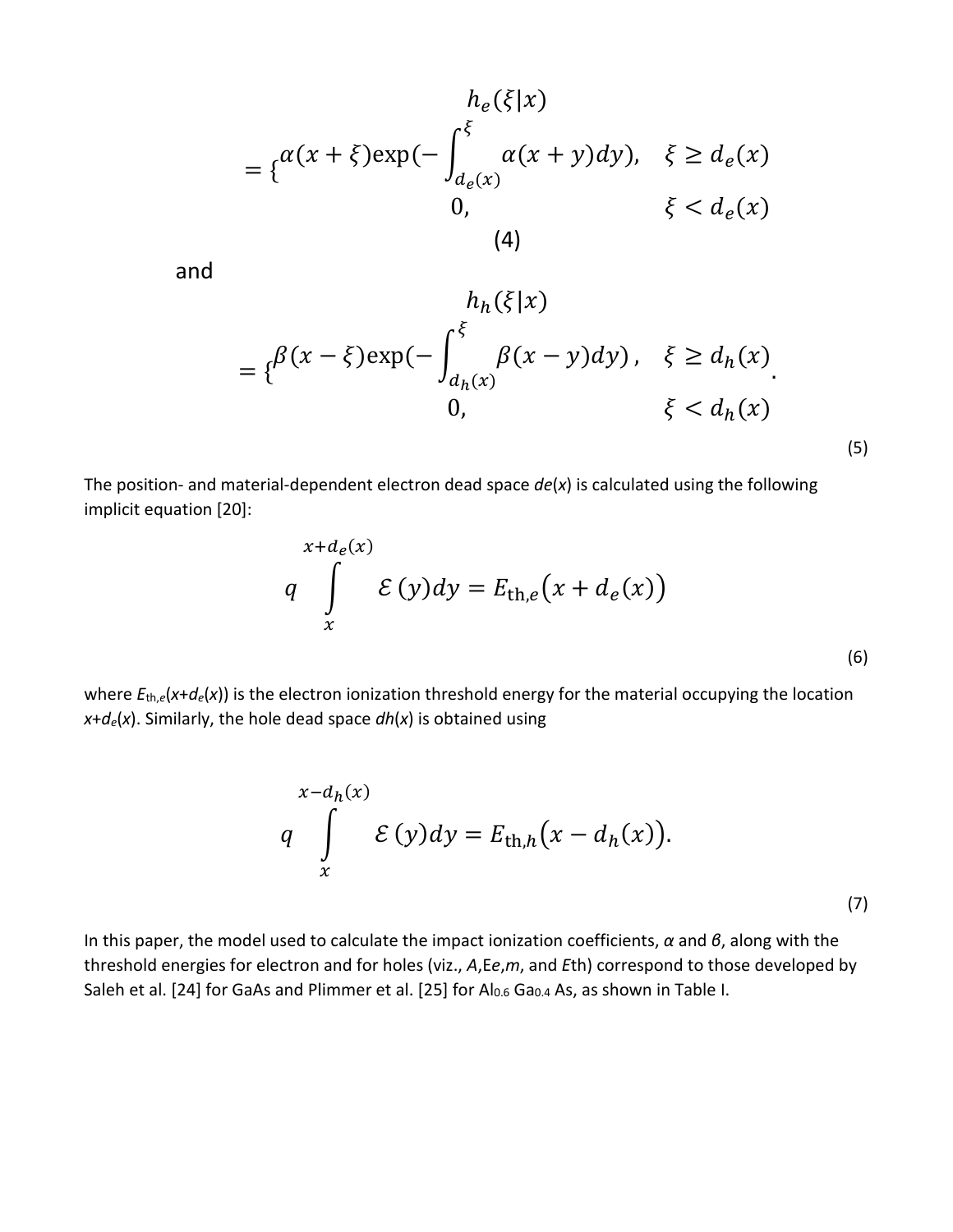

**Fig. 1.** Schematic of the heterostructure APD considered in this paper. The electric field distribution and the band diagram are also illustrated.



**Fig. 2.** Corresponding dead-space profiles for electrons (solid) and holes (dashed) in a heterojunction multiplication region under nonconstant electric field. The vertical dotted line represents the boundary of the two material.

Fig. 1 shows the schematic of the device structure to be examined. The device is a p-i-n heterostructure APD and the i-region consists of two layers: 100-nm  $Al_{0.6}$  Ga<sub>0.4</sub> As and 100-nm GaAs. The  $Al_{0.6}$  Ga<sub>0.4</sub> As layer serves as the energy-buildup layer, and the GaAs is the actual multiplication layer. The figure also includes the electric field distribution and and band diagram of the device. Fig. 2 shows the electron (solid curve) and hole (dashed curve) dead-space profiles for a representative heterojunction multiplication region shown in the Fig. 1. The dotted vertical line at *x*=100 nm indicates the boundary of the material. The applied electric field in the multiplication region is modeled to decrease linearly (in the direction pointing from  $Al_{0.6}$  Ga<sub>0.4</sub> As to GaAs) due to unintentional doping [20]. Notice how the electron and hole dead spaces anticipate the bandgap boundary and change their values well before the boundary. This is because in calculating the dead space, we use the threshold energy that coincides with the material at the anticipated location at which the dead-space is reached. This behavior is represented in the dead-space [\(6\)](https://ieeexplore.ieee.org/document/#deqn6) and [\(7\)](https://ieeexplore.ieee.org/document/#deqn7) by the terms *x*+*de*(*x*) and *x*−*dh*(*x*) in the arguments of *E*th,*e* and *E*th,*h*, respectively. Let us now examine the electron dead-space profile shown in Fig. 2. Due to the linearly decreasing nature of the electric field, the electron dead space increases linearly in the Al<sub>0.6</sub> Ga<sub>0.4</sub> As layer (*E*th,*e*=3.4 eV) up to the point "a." An electron born between positions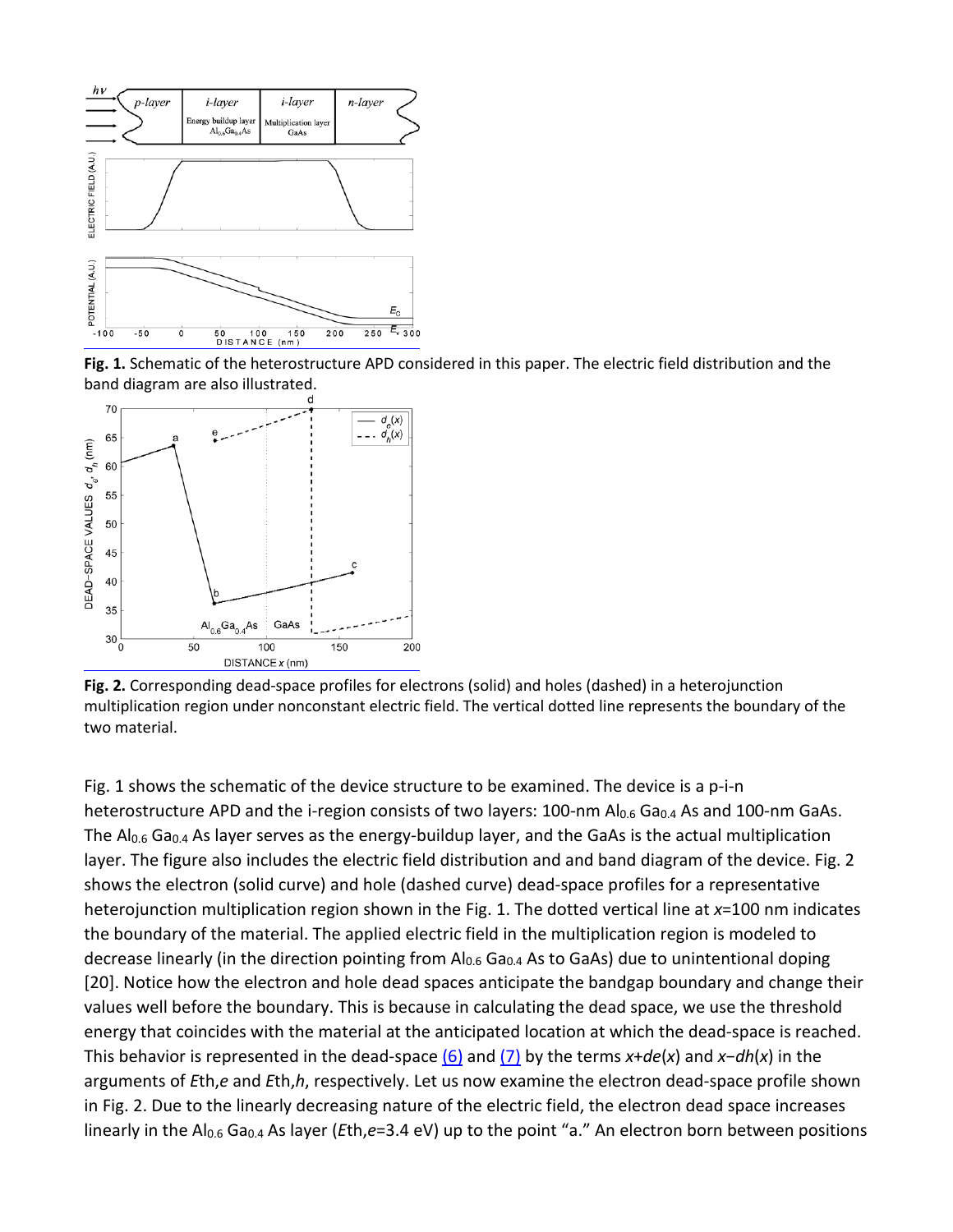"a" and "b," however, cannot complete traveling its dead space in the  $Al_{0.6}$  Ga<sub>0.4</sub> As layer. Nonetheless, as soon as it reaches the GaAs layer, which has a lower threshold energy (*Eth,e*=1.90 eV) than Al<sub>0.6</sub> Ga<sub>0.4</sub> As, it will have fulfilled the dead-space requirement for GaAs and becomes capable of ionizing immediately after crossing the boundary. Consequently, the dead space for this class of electrons is the distance from their location of birth to the boundary, which warrants the negative slope of the electron dead-space curve between points "a" and "b." Furthermore, in calculating the dead space for an electron that is born to the right of the point "b," the ionization threshold of GaAs is used, which results in the increasing behavior of the dead space beyond the point "b." Finally, note that the electron dead-space curve ends at the point "c" (*x*=159 nm in this particular case). This is because electrons born beyond the point "c" do not have a sufficient distance left to travel the dead space for GaAs and therefore escape the multiplication region without being able to impact ionize.

The behavior of the hole dead-space profile can be explained similarly. The important observation to make is that holes which are born to the right of point "d" have to overcome the dead space associated with the Al<sub>0.6</sub> Ga<sub>0.4</sub> As layer (*E*th,*h*=3.6 eV). Unfortunately, the holes born between the position "d" and "e" are able to complete their dead space and become capable of ionizing in the Al<sub>0.6</sub> Ga<sub>0.4</sub> As layer. This will cause an undesirable hole-feedback effect in the  $Al_{0.6}$  Ga<sub>0.4</sub> As layer. In a GBP-optimized structure, ionization of electrons and holes in the  $Al_{0.6}$  Ga<sub>0.4</sub> As must be minimized. Details of the optimization will be discussed in Section IV.

#### B. Incorporating the Initial Energy of Parent Carriers

If the multiplication process is initiated by a hot parent carrier, the energy that the injected carrier needs to build up for impact ionization is reduced significantly by an amount equal to the carrier's initial energy. In the case of electron injection at location *x*, if the initial energy of the parent electron is *Ei*, then the first dead space that the electron will experience *de*,*i*(*x*) is characterized by an equation similar to [\(6\)](https://ieeexplore.ieee.org/document/#deqn6) but with *E*th,*e*(*x*+*de*(*x*)) replaced by *E*th,*e*(*x*+*de*,*i*(*x*))−*Ei*. (In cases when *Ei*≥*E*th, we set *de*,*i*(*x*)=0.) As a result of the reduced first dead space for the parent electron, the pdf *he*,*i*(*ξ*|*x*) of the distance to the first impact ionization for the parent electron will be similar to [\(4\)](https://ieeexplore.ieee.org/document/#deqn4-5) but with *de*(*x*) replaced with *de*,*i*(*x*).



**Fig. 3.** Mean impulse response of a GaAs homojunction with a 100-nm multiplication layer with a mean gain of 20. The solid curve represents the impulse response with an initial energy equal to the ionization threshold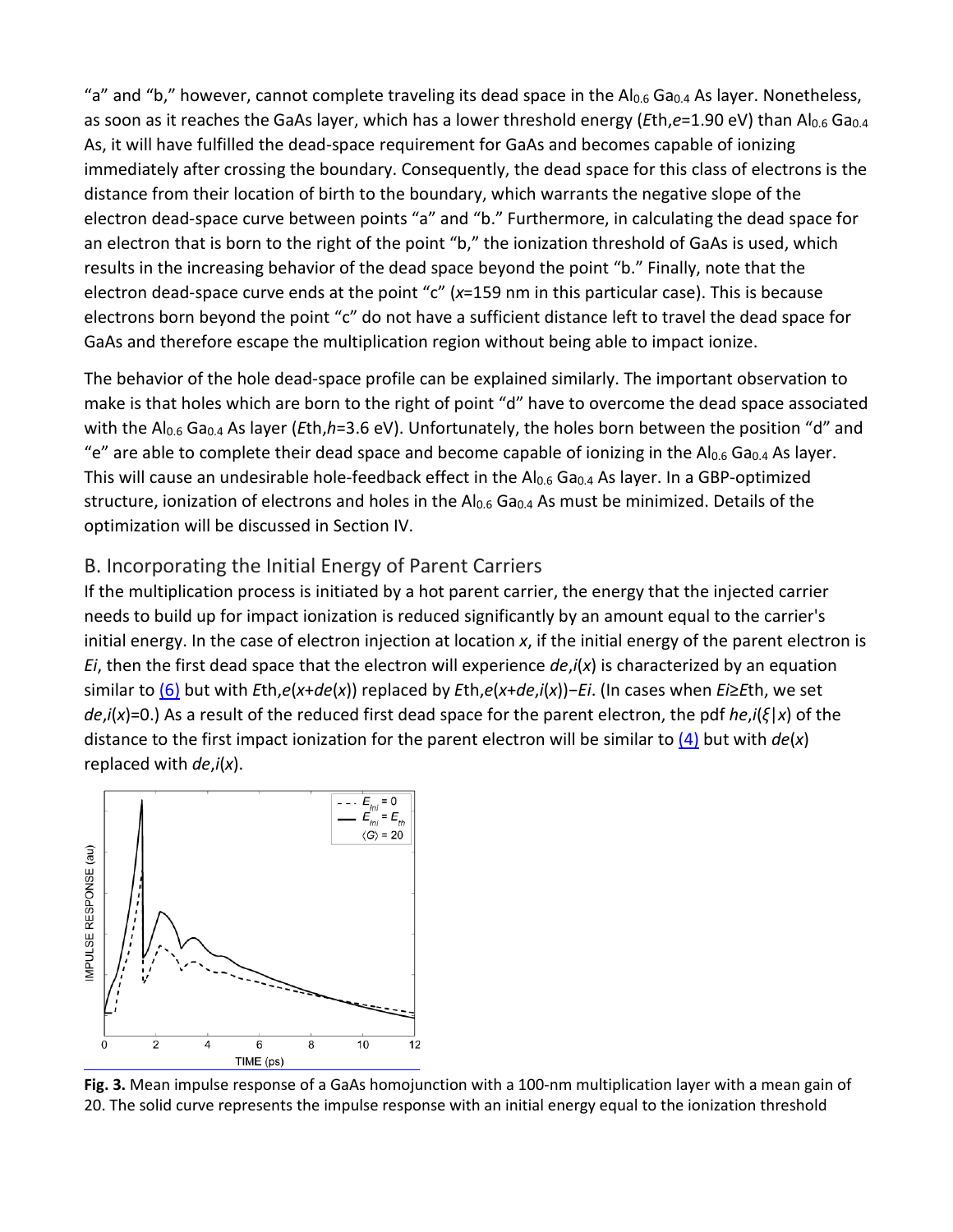energy (E=682.8 kV/cm), and the dashed curve represents the impulse response with zero initial energy (E=689.5 kV/cm).

We now generalize the recurrence theory for the mean impulse response [15] to account for the initialenergy effect. Let *Ze*,*i*(*t*,*x*) be defined as *Ze*(*t*,*x*) with the exception that for the parent electron at *x*, the distance *ξ* to the first impact ionization has a pdf *he*,*i*(*ξ*|*x*), as described previously. The key observation here is that upon the first ionization of the parent electron, the two newly created electrons and hole are assumed to have zero initial energy, independently of the initial energy of their parent electron. Consequently, conditional on the first ionization occurring at *ξ*, two independent copies of *Ze*(*t*−*ξ*/*ve*,*x*+*ξ*) and one copy of *Ye*(*t*−*ξ*/*ve*,*x*+*ξ*) are generated. Now by averaging over all possibilities for *ξ*, we obtain the following modified recurrence equation for the mean value *ze*,*i*(*t*,*x*)=⟨*Ze*,*i*(*t*,*x*)⟩ and *zh*,*i*(*t*,*x*)=⟨*Zh*,*i*(*t*,*x*)⟩, as follows:

(8) Top

(10)

(9) down

$$
z_{e,i}(t, x) = u((w - x)/v_e - t)[1 - H_{e,i}(v_e t | x)]
$$
  
\n
$$
+ \int_{0}^{min(w - x, v_e t)} [2z_e(t - \xi/v_e, x + \xi)]
$$
  
\n
$$
+ y_e(t - \xi/v_e, x + \xi)]h_{e,i}(\xi | x) d\xi
$$

and

$$
z_{h,i}(t,x) = \int_{0}^{min(x, v_h t)} [2z_e(t - \xi/v_h, x - \xi) + y_h(t - \xi/v_h, x - \xi)]h_{e,i}(\xi|x)d\xi.
$$

Note that the quantities *ze*(*t*,*x*) and *ye*(*t*,*x*) must be computed *a priori*, according to [\(2\),](https://ieeexplore.ieee.org/document/#deqn2) and then used to calculate *ze*,*i*(*t*,*x*), and a similar statement holds in regards to *zh*,*i*(*t*,*x*). Also note that if the parent electron has no initial energy, then  $(8)$  and  $(9)$  collapse to the top equations in  $(2)$  and  $(3)$ , respectively. Finally, once the quantities *ze*,*i*(*t*,*x*) and *zh*,*i*(*t*,*x*) are computed, they are used to calculate the mean impulse response as usual. For example, in the case of electron edge injection (*x*=0), the mean impulse response function *i*(*t*)≡*E*[*I*(*t*)] is determined using

$$
i(t) = \frac{q}{w} [v_e z_{e,i}(t, 0) + v_h z_{h,i}(t, 0)].
$$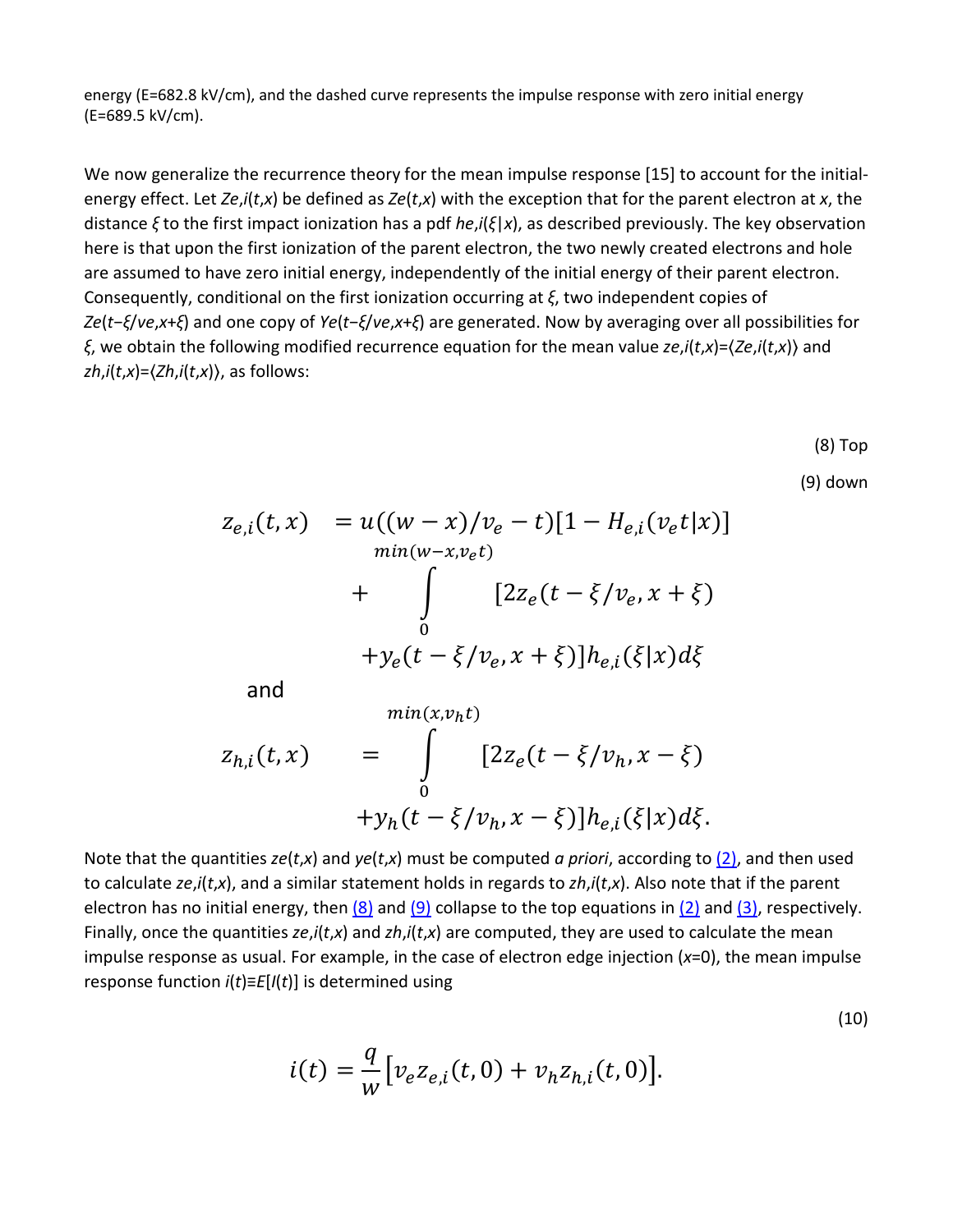## SECTION III. Gain–Bandwidth Product

To see the extent of the effect of the initial energy of injected carrier, we consider a homojunction GaAs APD and examine its impulse responses and bandwidth with and without an initial energy equal to the ionization threshold of GaAs (i.e., either *E*ini=*E*th or *E*ini=0). Fig. 3 shows the impulse responses of a 100-nm homojunction GaAs APD. The electric field was chosen as 689.5 and 682.8 kV/cm for the cases *E*ini=0 and *E*ini=*E*th, respectively. This choice yields the same mean gain of 20 in both cases. (In calculating the mean gain for each APD, the recurrence dead-space multiplication theory [20], [21] was used.) In our calculations, we have assumed that the saturation velocities are 1.0×107 cm/s for electrons and 0.5×107 cm/s for holes. As expected, the impulse response for the *E*ini=0 case (dashed curve) exhibits a flat region, from 0 to 0.4 ps, which corresponds to the dead space, while the multiplication process initiated by fully energized carriers (solid curve) does not exhibit the initial deadspace region. Thus, carriers can initiate the first impact ionization earlier (possibly at the boundary) and have more chances to cause impact ionization before leaving the multiplication region. The solid curve reaches a higher value at the peak than the dashed curve does. Consequently, the solid curve decays at a faster rate than the dashed curve (since they both generate the same mean gain), which results in an improved bandwidth in the case when *E*ini=*E*th.





It is interesting to observe the oscillatory behavior of the impulse response. Within the transit time of the injected electron across the multiplication region, the parent electron and its offspring electrons and holes continue to impact ionize, thereby adding continuously (on average) to the number of carrier present in the multiplication region. As a result, the impulse response monotonically increases in this period until the "first-generation" group of electrons synchronously escape the multiplication region, at which point the mean impulse response drops sharply and abruptly. Subsequently, as the residual carriers yet present in the multiplication region continue to ionize, the impulse response increases. However, as the first-generation holes begin to exit the multiplication region, the impulse response gradually drops; thus, the time to the second peak is precisely the hole transit time, relative to the injection time of the parent electron. Evidently, these holes do not reach the end synchronously, and hence, the drop in the impulse response is no longer abrupt. Similarly, after the last of the first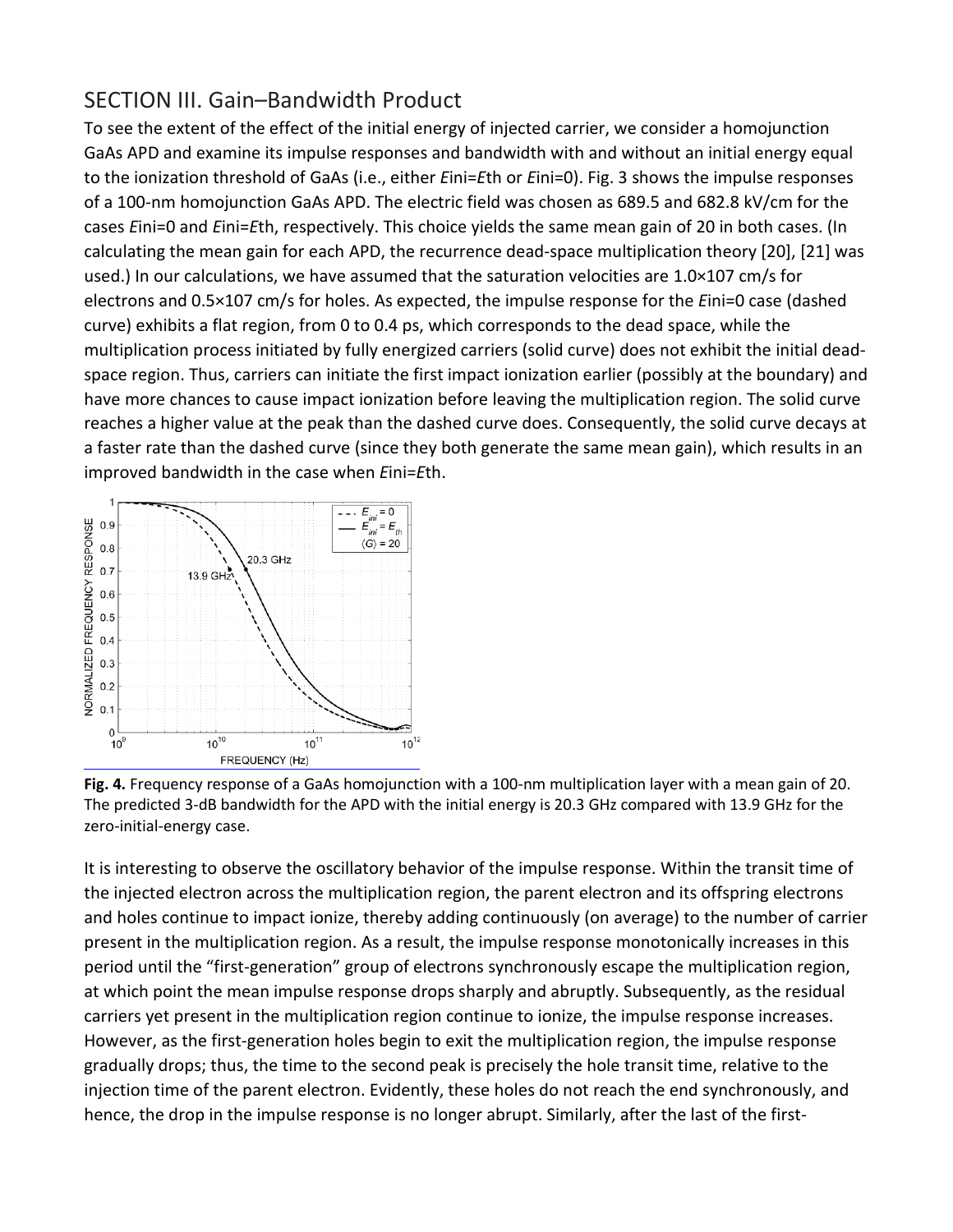generation holes have exited the multiplication region, residual carriers within the region continue to ionize causing another rise in the impulse response until second-generation electrons start exiting the multiplication region, resulting in a subsequent valley, and so on. It is these interlaced waves of carrier buildup and carried departures that lead to the oscillatory behavior apparent in Fig. 3. The oscillations fade away, however, as the effects higher-order generations become indistinguishable in time from one another and as the number of carriers diminish.



**Fig. 5.** Gain–bandwidth products of homojunction GaAs APDs with (solid) and without (dashed) the initial-energy effect as a function of the multiplication-layer width.



**Fig. 6.** Computed and measured excess noise factor versus the mean gain of a 150-nm InAlAs APD developed by Li et al. [26]. The symbols represent the measured data reported by Li et al..

The corresponding frequency response curves are shown in Fig. 4 depicting a predicted bandwidth improvement from 13.9 GHz (in the *E*ini=0 case) to 20.3 GHz (in the *E*ini=*E*th case). Fig. 5 shows the calculated GBPs of homojunction GaAs APDs as a function of the multiplication region width. The figure also demonstrates the improvement in the presence of the initial energy. In addition, the improvement is more significant as the width of the multiplication layer decreases. For example, the GBP improvement is 27% and 40% for the widths of 200 and 100 nm, respectively. This effect is most likely to be due to the increase in the significance of the dead space as the multiplication-region width decreases.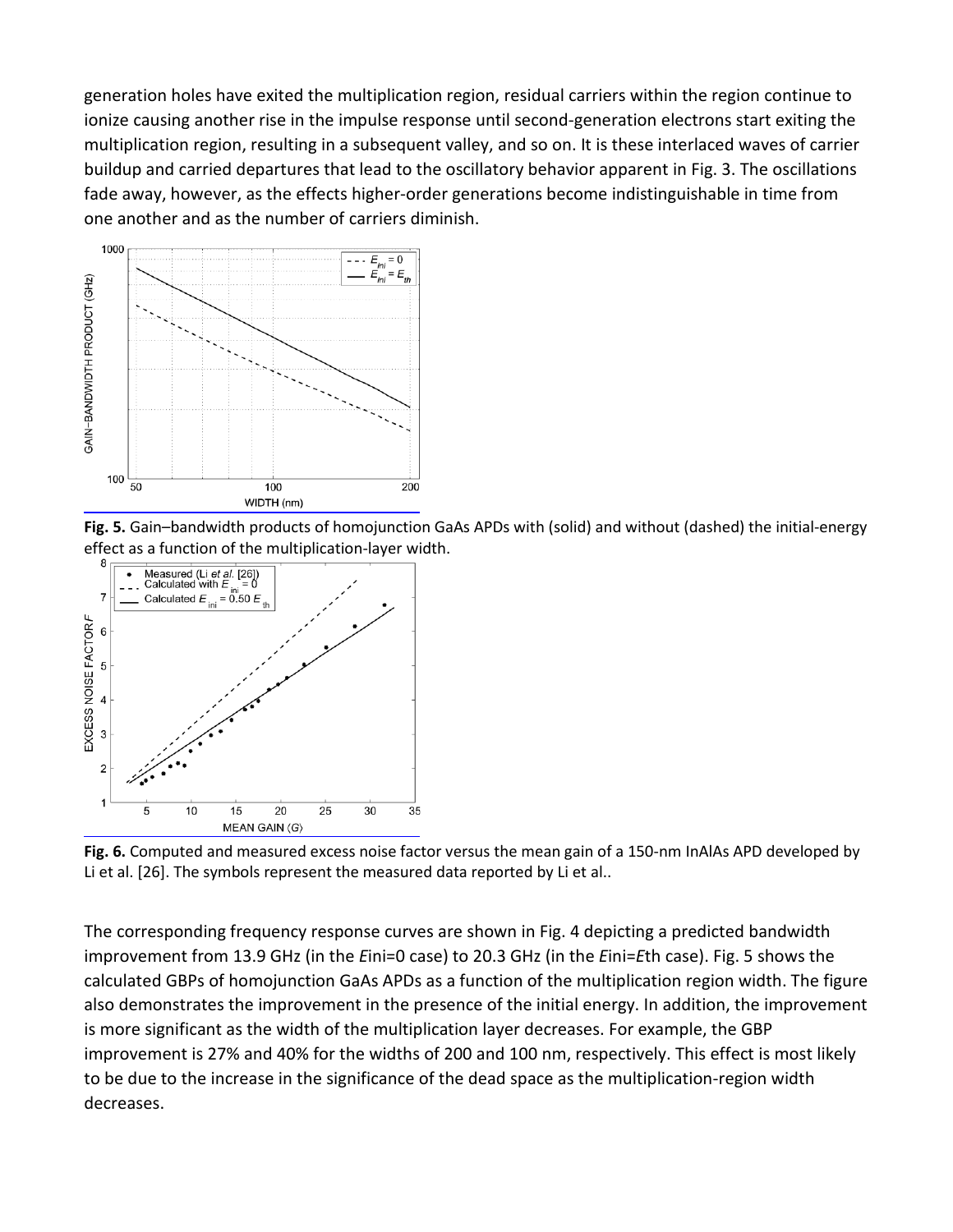

**Fig. 7.** Computed and measured bandwidth as a function of the mean gain. The symbols represent the measured data reported by Li et al.. The The velocities used for the calculation of bandwidth are 0.5×107 cm/s for electrons and 0.2×107 cm/s for holes.

As a validation of the our model, we computed the GBP of a 150-nm InAlAs APD developed by Li et al. [26]. We used the ionization coefficients for  $In_{0.52}$  Al<sub>0.48</sub> As reported by Saleh et al. [24], as described in Table I. We first estimated the initial energy of the injected carriers, as a function of the applied electric field, by applying our noise recursive model [20] (which captures the initial-energy effect) to experimental measurements. This was done by fitting the excess-noise prediction (as functions of the mean gain) to the measured excess-noise factors while using the initial energy as a free parameter. It was found that the best fit is obtained when *E*ini=0.50*E*th, as shown in Fig. 6. This initial energy reduces the excess noise by approximately 20% compared with the no-initial energy case. Note that we observed a disagreement between calculation and experimental data for low values of gain. This may be due to trapping and other low-bias effects [27] that are not captured in our model. (The sensitivity of the excess-noise-factor versus mean-gain characteristics to the choice of *E*ini has been discussed extensively in [21].) We then applied the estimated initial energy to the recurrence theory developed in Section II-B and calculated the bandwidth. We used the saturation velocities in InAlAs reported by Ma et al. [28] (0.5×107 cm/s for electrons and 0.2×107 cm/s for holes). The calculated bandwidth, as a function the mean gain, is shown in Fig. 7. As shown in the figure, the calculated bandwidth with the initial energy is in better agreement to the measurement than those without the initial energy. The presence of 0.50*E*th of initial energy improves the bandwidth by approximately 17 percent compared to no initial energy is assumed. Albeit, the mere fact that predicted GBP, when the initial-energy effect is considered, is close to experimental data should not be literally used to establish an absolute accuracy for our model. In fact, no such claim is made here since a number of other factors that affect the speed, such as the velocity-enhancement effect [16] [17] [18], softness of ionization [29] [30]–[31] [32], phonon scattering, etc., have not been specifically included in our model. Nonetheless, the point of the present situation is that the inclusion of the initial energy, which was shown by our noise model [20] to yield an improved excess-noise prediction, also moved the GBP prediction in the correct direction.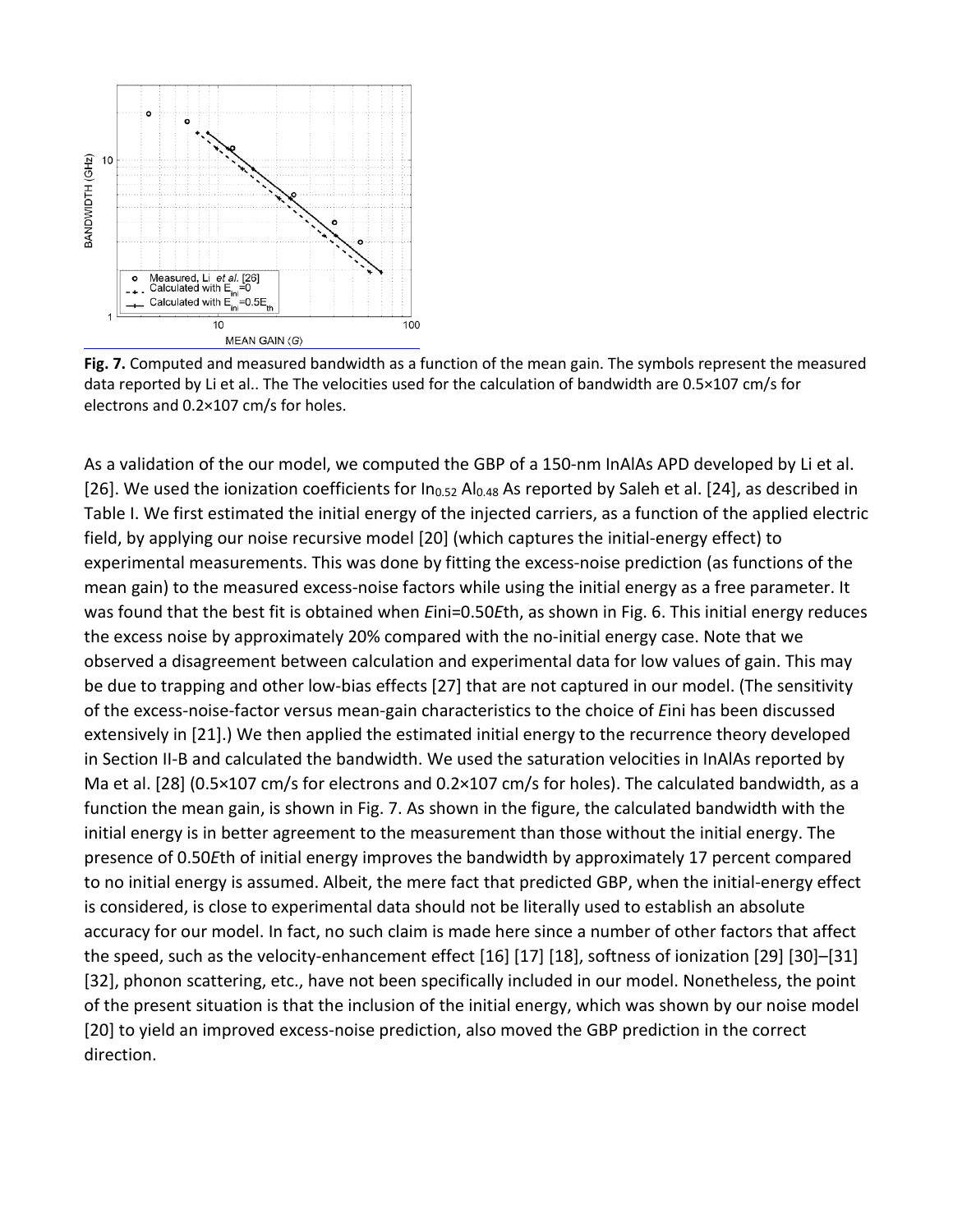## SECTION IV. Optimization of the Gain–Bandwidth Product

In this section, we consider a heterostructure, two-layer multiplication-region APD in which the initialenergy mechanism is generated without the requirement that injected carriers have an initial energy prior to entering the high-field region. The schematic of the proposed heterostructure APD to be optimized is shown in the top portion of Fig. 2. (The very same structure was recently utilized to minimize the excess noise factor [21].) In the proposed structure, a high bandgap intrinsic Al<sub>0.6</sub> Ga<sub>0.4</sub> As layer, called the energy-buildup layer, is placed between the p-layer and the GaAs multiplication layer. The width of the Al<sub>0.6</sub> Ga<sub>0.4</sub> As energy-buildup layer plays a key role in improving the GBP. On one hand, its width must be large enough to allow the injected carrier to ballistically build up an energy which exceeds the ionization threshold energy of GaAs, where the multiplications are desired to take place. On the other hand, the width of the Al<sub>0.6</sub> Ga<sub>0.4</sub> As layer should be below the dead space associated with the Al<sub>0.6</sub> Ga<sub>0.4</sub> As layer. In this way, electrons cannot impact ionize in the Al<sub>0.6</sub> Ga<sub>0.4</sub> As layer; however, they enter the GaAs with an energy equal to or greater than the ionization threshold energy of GaAs.

Thus, the parent electron's first dead space inside the GaAs layer vanishes and at the same time no multiplication by it is permitted in the energy-buildup layer. With the latter property, the effective multiplication region of the APD is essentially the GaAs layer. Finally, note that for a given range of mean gains, any increase of the width of the GaAs multiplication layer corresponds to an inversely proportional reduction of the electric field. Since the function of the energy-buildup layer is strongly dependent on the range of the operational electric field (as it governs the energy buildup), it is conceivable that the optimum width of the Al<sub>0.6</sub> Ga<sub>0.4</sub> As layer would have a dependence on the width of the GaAs layer.

To rigorously establish the optimality of the proposed structure, we used the theory described in Section 2.1 to calculate the mean impulse response function of the type of heterostructure APDs shown in Fig. 2. No initial energy is assumed for carriers injected into the intrinsic  $Al_{0.6}$  Ga<sub>0.4</sub> As layer; thus, we used  $(2)$  [–](https://ieeexplore.ieee.org/document/#deqn6)[\(7\).](https://ieeexplore.ieee.org/document/#deqn7) We used the saturation velocities of GaAs (1.0×107 cm/s for electrons and 0.5×107 cm/s for holes) throughout the device to simplify the computations. However, it is known that the velocity in Al<sub>x</sub> Ga<sub>1-x</sub> As drops as x, the Al composition, increases [33]. Our use of uniform saturation velocities can be justified by the fact that the difference of velocities between GaAs and Al<sub>0.6</sub> Ga<sub>0.4</sub> As is not very significant. For example, when *x*=0.5 (the highest composition available in the reference), the electron saturation drift velocity approaches to 0.9×107 cm/s, which is about 10% less than that in GaAs. The high-field hole saturation drift velocity when *x*=0.55 is also approximately equal to one for GaAs.

Fig. 8 shows the calculated GBP as a function of the width of the  $Al_{0.6}$  Ga<sub>0.4</sub> As energy-buildup layer. For each width of the GaAs multiplication layer, a unique optimum width of the  $Al_{0.6}$  Ga<sub>0.4</sub> As energy buildup layer exists. Note that the improvement in the GBP becomes more significant for thick devices. For example, the GBP improvement for a 200-nm GaAs APD is 17.9%, while the improvement is 15.5% for a 100-nm APD and 11.7% for a 70-nm APD. We believe that this is due to the overhead cost caused by an increase in the transit time of carriers, due to the energy-buildup layer, which becomes relatively more significant as the width of the GaAs multiplication layer decreases. In addition, the smaller GBP improvement observed in thinner heterostructures is also believed to be caused by the larger hole-to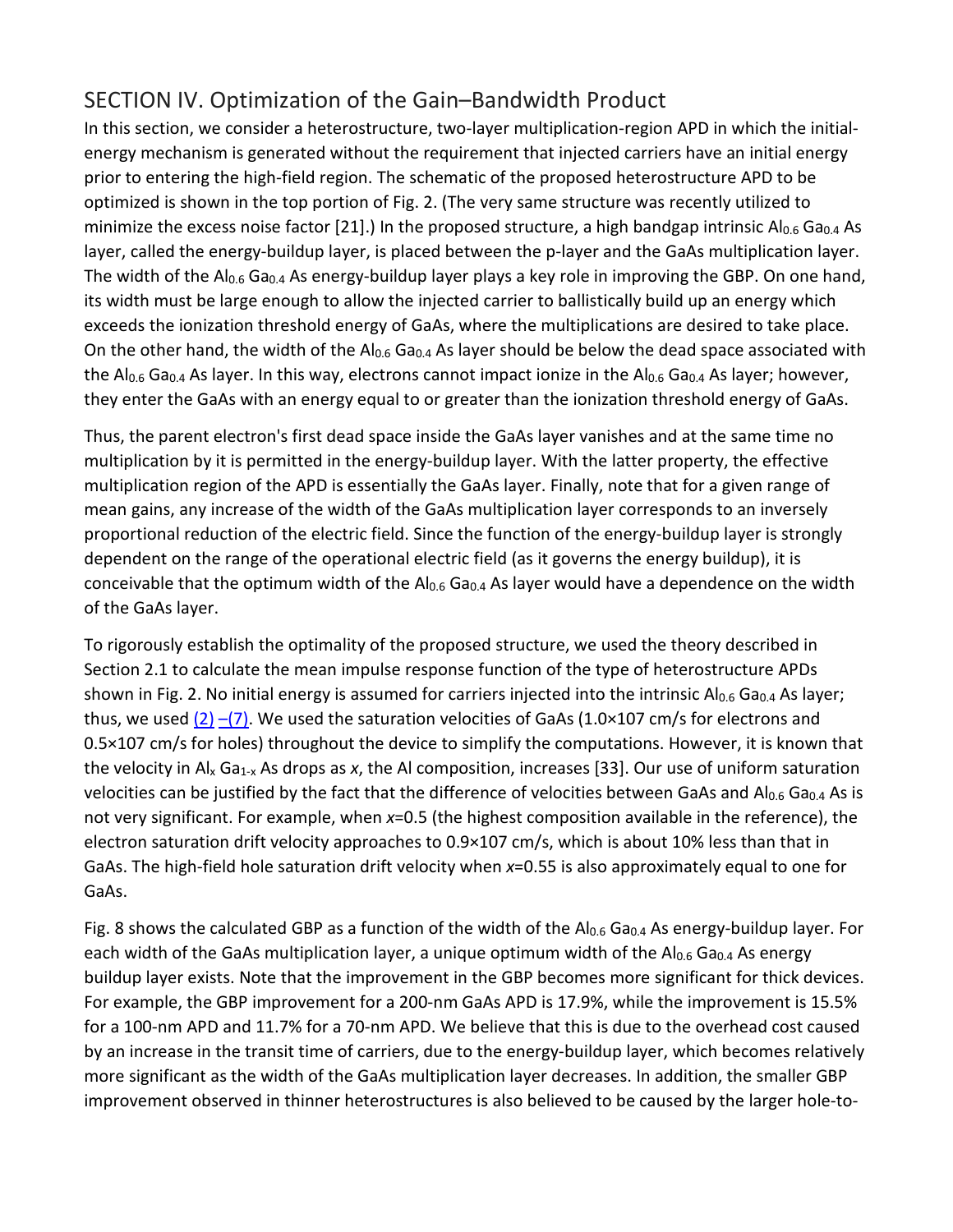electron ionization coefficient ratio at high fields, which offsets the benefit of the larger relative dead space (relative to the width of the multiplication region).



**Fig. 8.** GBPs (left vertical axis) of the proposed heterostructure APDs as a function of the width of the Al<sub>0.6</sub> Ga<sub>0.4</sub> As energy-buildup layer. The curves are parameterized by the widths of the GaAs multiplication layer. The corresponding excess-noise factors are also shown (right vertical axis).

We have also observed that the configuration that optimizes the GBP coincides with the configuration that minimizes the excess noise factor reported in [21]. This property is seen from the excess-noise graphs, also shown in Fig. 8 (right vertical axis). We expect this property to be a result of the fact that a minimum-noise configuration occurs when the probability of the occurrence of high gains is minimized [17] (i.e., by suppressing the tail of the probability mass function of the gain). However, since large gain realizations are precisely the ones that cause long buildup times, reducing the probability of such multiplication events therefore aids to enhance the decay of the tail of the mean impulse response as well. Finally, we have observed (not shown here) that the GBP is almost independent of the value of mean gain within a reasonable range (<30 in our calculations); thus, the optimal configuration, for a given GaAs multiplication layer, is almost uniformly optimal for all practical operational gains. Next, we will discuss the dead-space profiles and the ionization probability density functions for the optimized structures.



Fig. 9. Electron (solid) and hole (dashed) dead-space profiles for an optimum structure (36-nm Al<sub>0.6</sub> Ga<sub>0.4</sub> As/164nm GaAs).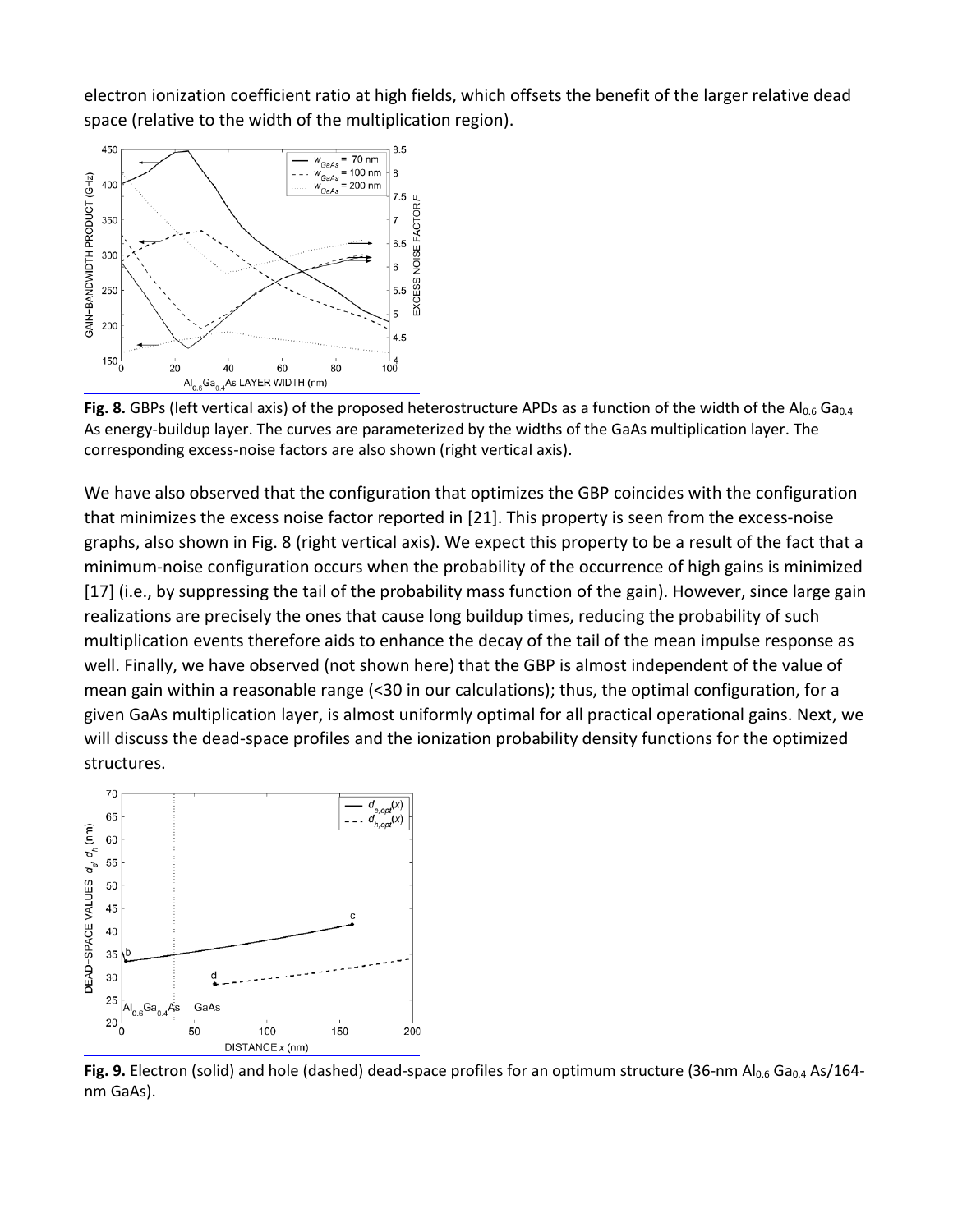



#### A. Optimal Dead-Space Profile and Ionization Probability

The dead-space profiles for a representative optimal structure (36-nm  $Al_{0.6}$  Ga<sub>0.4</sub> As/164-nm GaAs) is shown in Fig. 9. The dead space for the electrons born between *x*=0 and *x*=*b* is simply the distance to the heterojunction boundary, as explained in Section 2.1. (In contrast to the suboptimal structure shown in Fig. 2, the point "a" in Fig. 2 is located outside the GaAs avalanching region.) Electrons born beyond the point "b" complete their dead space within the GaAs layer. Thus, no electron is able to impact ionize within the Al<sub>0.6</sub> Ga<sub>0.4</sub> As layer. On the other hand, holes born to the left of point "d" will not be able to impact ionize in either layers. This is because the dead space is longer than the distance from their birth location to the left edge of the multiplication region. However, it is possible for holes born to the right of point "d" to travel the GaAs layer without ionizing and continue to accumulate the threshold energy of  $Al_{0.6}$  Ga<sub>0.4</sub> As. These holes may therefore ionize in the  $Al_{0.6}$  Ga<sub>0.4</sub> As layer. However, the probability of this latter scenario is low since it requires that the holes should travel through the GaAs layer, beyond their dead space, without ionizing. The fact that the ionization coefficient for GaAs is higher than that for  $Al_{0.6}$  Ga<sub>0.4</sub> As makes the occurrence of this event unlikely.

The probability density functions (pdf) of electrons born at *x*=0 (solid curve) and holes born at *x*=*w* (dashed curve) are shown in Fig. 10. Note that the pdf of electron impact ionization before the boundary (x<36 nm) is zero due to the high ionization threshold energy of Al<sub>0.6</sub> Ga<sub>0.4</sub> As. The distance of the  $Al_{0.6}$  Ga<sub>0.4</sub> As layer is not sufficient for electrons to acquire the energy to overcome the dead space. The pdf reaches its highest at the boundary (*x*=36 nm) due to the sudden drop in the ionization threshold energy in the GaAs layer. On the other hand, holes travelling to the left (starting at *x*=*w*) behave normally in the GaAs layer until they encounter the  $Al_{0.6}$  Ga<sub>0.4</sub> As layer, which has a lower ionization coefficient, and therefore the pdf drops.

### SECTION V. Conclusion

When the ionization process is initiated by a hot parent carrier, the first dead space associated with it is reduced by an amount that depends on the magnitude of the initial energy of the heated carrier relative to the ionization threshold energy of the material. Intuitively, the existence of such an initial energy enhances the probability of the first ionization occurring sooner than expected. For example,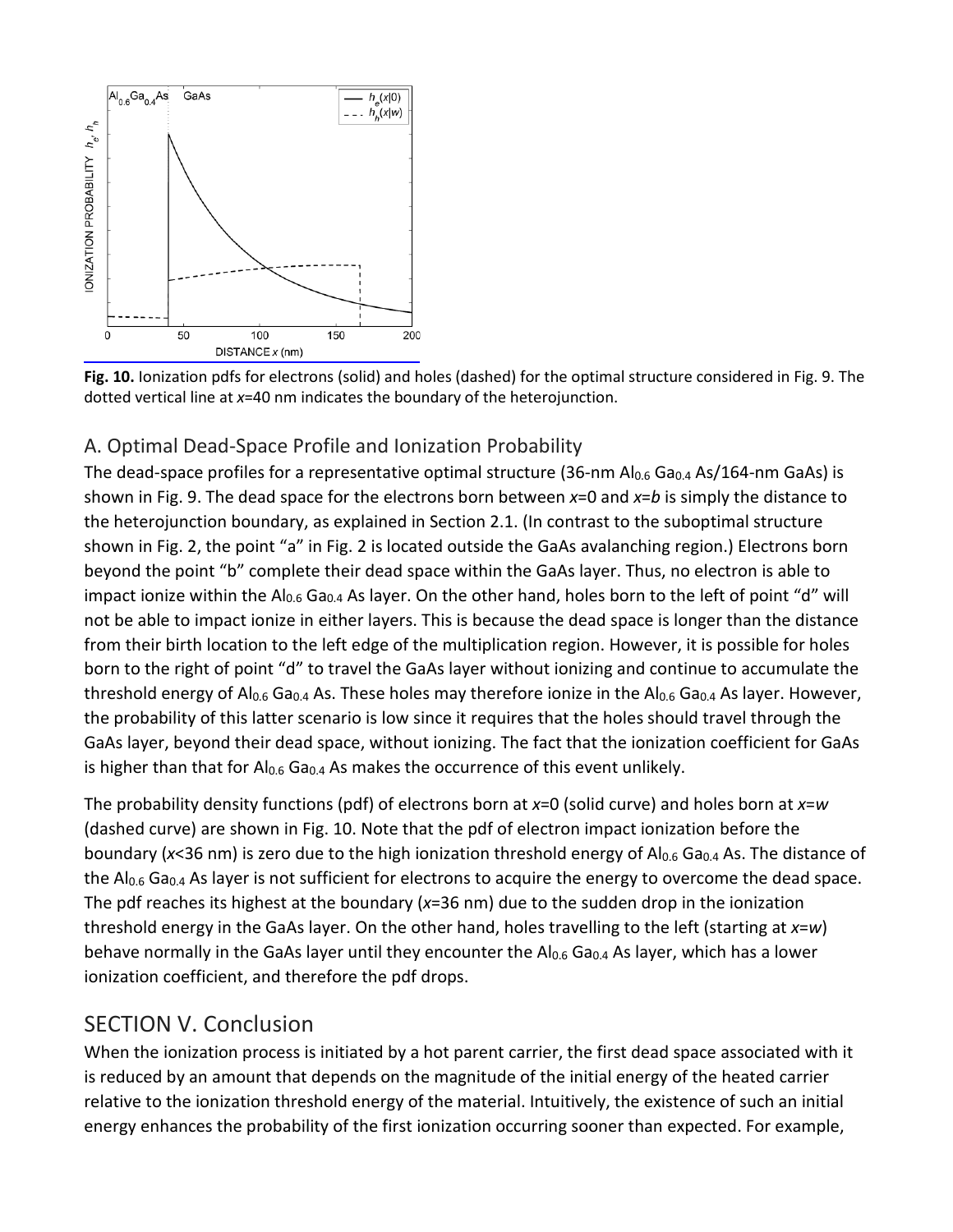consider the extreme case when the first ionization of the heated parent electron occurs almost immediately after injection at the edge of the avalanche multiplication region. In this simplified scenario, it is conceivable to think of the resulting multiplication process as two simultaneous multiplication processes generated by the two cold parent electrons. In a practical situation, however, it is unlikely that the heated carrier ionizes immediately after injection. However, its lifetime remains much shorter than that of a cold carrier due to its reduced dead space, and the analogy to the simplified "two-cold-for-one-hot" picture would still be meaningful. Further, due to the parallel nature of the resulting multiplication process corresponding to the cold parents, it would be reasonable to expect a reduction in the noise as well as the avalanche buildup time in structures that exhibit such an initial-energy effect.

Indeed, it has been shown previously that the initial-energy effect does serve to reduce the excess noise factor. In this paper, we showed that the initial-energy effect serves to improve the bandwidth as well. To do so, we developed a recurrence theory for calculating the mean impulse response of the avalanche photodiode (APD), which generalizes the existing theories to handle heterojunction multiplication regions and hot-carrier injection. We showed analytically that the initial-energy effect can naturally occur in a heterojunction multiplication region if the layers' widths and materials are designed carefully to enhance this effect. Particularly, we considered a two-layer heterojunction multiplication region consisting of a high-bandgap  $Al_{0.6}$  Ga<sub>0.4</sub> As energy-buildup layer, which serves to heat up the primary electrons, and a GaAs layer, which serves as the primary avalanching layer. We used our analytical model to design a bandgap-engineered heterostructure APD which has optimal gain–bandwidth product (GBP). Notably, our calculations show that for the structure considered, maximizing the GBP is obtained by an optimal structure that also approximately minimizes the excess noise factor.

### ACKNOWLEDGMENT

The authors would like to thank Dr. F. Ma and Dr. J. P. R. David for their valuable suggestions.

#### References

- **1.** C. Lenox, H. Nie, P. Yuan, G. Kinsey, A. L. Holmes Jr., B. G. Streetman, J. C. Campbell, "Resonantcavity InGaAsInAlAs avalanche photodiodes with gainbandwidth product of 290 GHz", IEEE *Photon. Technol. Lett.*, vol. 11, no. 9, pp. 1162-1164, Sep. 1999.
- **2.** M. M. Hayat, O. Kwon, Y. Pan, P. Sotirelis, J. C. Campbell, B. E. A. Saleh, M. C. Teich, "Gainbandwidth characteristics of thin avalanche photodiodes", *IEEE Trans. Electron Devices*, vol. 49, no. 5, pp. 770-781, May 2002.
- **3.** H. Nie, K. A. Anselm, C. Lenox, P. Yuan, C. Hu, G. Kinsey, B. G. Streetman, J. C. Campbell, "Resonantcavity separate absorption charge and multiplication avalanche photodiodes with high-speed and high gain-bandwidth product", *IEEE Photon. Technol. Lett.*, vol. 10, pp. 409-411, Mar. 1998.
- **4.** G. S. Kinsey, J. C. Campbell, A. G. Dentai, " Waveguide avalanche photodiode operating at 1.55 \\$mu\\$ m with a gain-bandwidth product of 320 GHz ", *IEEE Photon. Technol. Lett.*, vol. 13, no. 8, pp. 842-844, Aug. 2001.
- **5.** F. J. Effenberger, A. M. Joshi, "Ultrafast dual-depletion region InGaAs/InP pin detector", *J. Lightw. Technol.*, vol. 14, no. 8, pp. 1859-1864, Aug. 1996.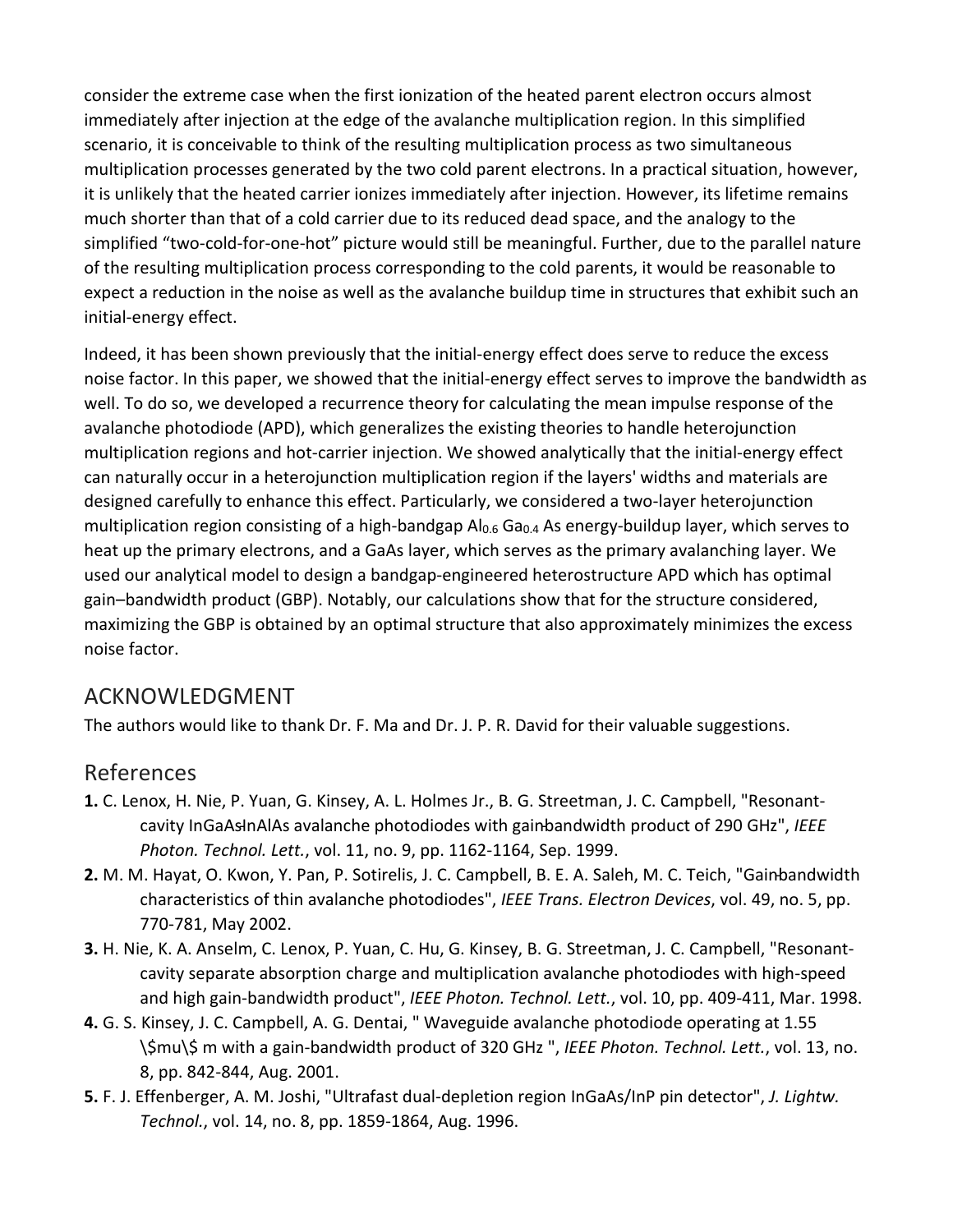- **6.** K. Kato, S. Hata, K. Kawano, J. I. Yoshida, A. Kozen, "A high-efficiency 50 GHz InGaAs multimode waveguide photodetector", *IEEE J. Quantum Electron.*, vol. 28, no. 12, pp. 2728-2735, Dec. 1992.
- **7.** N. Shimizu, N. Watanabe, T. Furuta, T. Ishibashi, "InPInGaAs uni-traveling-carrier photodiode with improved 3-dB bandwidth of over 150 GHz", *IEEE Photon. Technol. Lett.*, vol. 10, no. 3, pp. 412- 414, Mar. 1998.
- **8.** K. J. William, R. D. Esman, "Large-signal compression-current measurements in high-power microwave pin photodiode", *Electron. Lett.*, no. 35, pp. 82-84, Jan. 1999.
- **9.** S. Demiguel, L. Giraudet, L. Joulaud, J. Decobert, F. Blache, V. Coupé (Coupe), J. Jorge, P. Ragnod-Rossiaux, E. Boucherez, M. Achouche, F. Devaux, "Evanescently coupled photodiodes integrating a double stage taper for 40 Gb/s applicationsCompared performance with sideilluminated photodiodes", *J. Lightw. Technol.*, vol. 12, no. 12, pp. 2004-2014, Dec. 2002.
- **10.** F. Xia, J. K. Thomson, M. R. Gokhale, P. V. Studentkov, J. Wei, W. Lin, S. R. Forrest, "An asymmetric twin-waveguide high-bandwidth photo diode using a lateral taper coupler", *IEEE Photon. Technol. Lett.*, vol. 13, no. 8, pp. 845-847, Aug. 2001.
- **11.** D. S. Ong, K. F. Li, G. J. Rees, G. M. Dunn, J. P. R. David, P. N. Robson, " A Monte Carlo investigation of multiplication noise in thin \\$p^{+}{-}i{-}n^{+}\\$ GaAs avalanche photodiodes ", *IEEE Trans. Electron Devices*, vol. 45, no. 8, pp. 1804-1810, Aug. 1998.
- **12.** M. A. Saleh, M. M. Hayat, B. E. A. Saleh, M. C. Teich, "Dead-space-based theory correctly predicts excess noise factor for thin GaAs and AlGaAs avalanche photodiodes", *IEEE Trans. Electron Devices*, vol. 47, no. 3, pp. 625-633, Mar. 2000.
- **13.** B. E. A. Saleh, M. M. Hayat, M. C. Teich, "Effect of dead space on the excess noise factor and time response of avalanche photodiodes", *IEEE Trans. Electron Devices*, vol. 37, no. 10, pp. 1976- 1984, Oct. 1990.
- **14.** M. M. Hayat, B. E. A. Saleh, M. C. Teich, "Effect of dead space on gain and noise of double-carriermultiplication avalanche photodiodes", *IEEE Trans. Electron Devices*, vol. 39, no. 3, pp. 546-552, Mar. 1992.
- **15.** M. M. Hayat, B. E. A. Saleh, "Statistical properties of the impulse response function of doublecarrier multiplication avalanche photodiodes including the effect of dead space", *J. Lightw. Technol.*, vol. 10, no. 10, pp. 1415-1425, Oct. 1992.
- **16.** P. J. Hambleton, J. P. R. David, G. J. Rees, "Enhanced carrier velocity to early impact ionization", *J. Appl. Phys.*, vol. 95, pp. 3561-3564, Apr. 2004.
- **17.** J. S. Ng, C. H. Tan, B. K. Ng, P. J. Hambleton, J. P. R. David, G. J. Rees, A. H. You, D. S. Ong, "Effect of dead space on avalanche speed", *IEEE Trans. Electron Devices*, vol. 49, no. 4, pp. 544-549, Apr. 2002.
- **18.** S. A. Plimmer, J. P. R. David, B. Jacob, G. J. Rees, "Impact ionization probabilities as functions of two-dimensional space and time", *J. Appl. Phys.*, vol. 89, pp. 2742-2751, Mar. 2001.
- **19.** P. J. Hambleton, B. K. Ng, S. A. Plimmer, J. P. R. David, G. J. Rees, "The effects of nonlocal impact ionization on the speed of avalanche photodiodes", *IEEE Trans. Electron Devices*, vol. 50, no. 2, pp. 347-351, Feb. 2003.
- **20.** M. M. Hayat, O. Kwon, S. Wang, J. C. Campbell, B. E. A. Saleh, M. C. Teich, "Boundary effects on multiplication noise in thin heterostructure avalanche photodiodes: Theory and experiment", *IEEE Trans. Electron Devices*, vol. 49, no. 12, pp. 2114-2123, Dec. 2002.